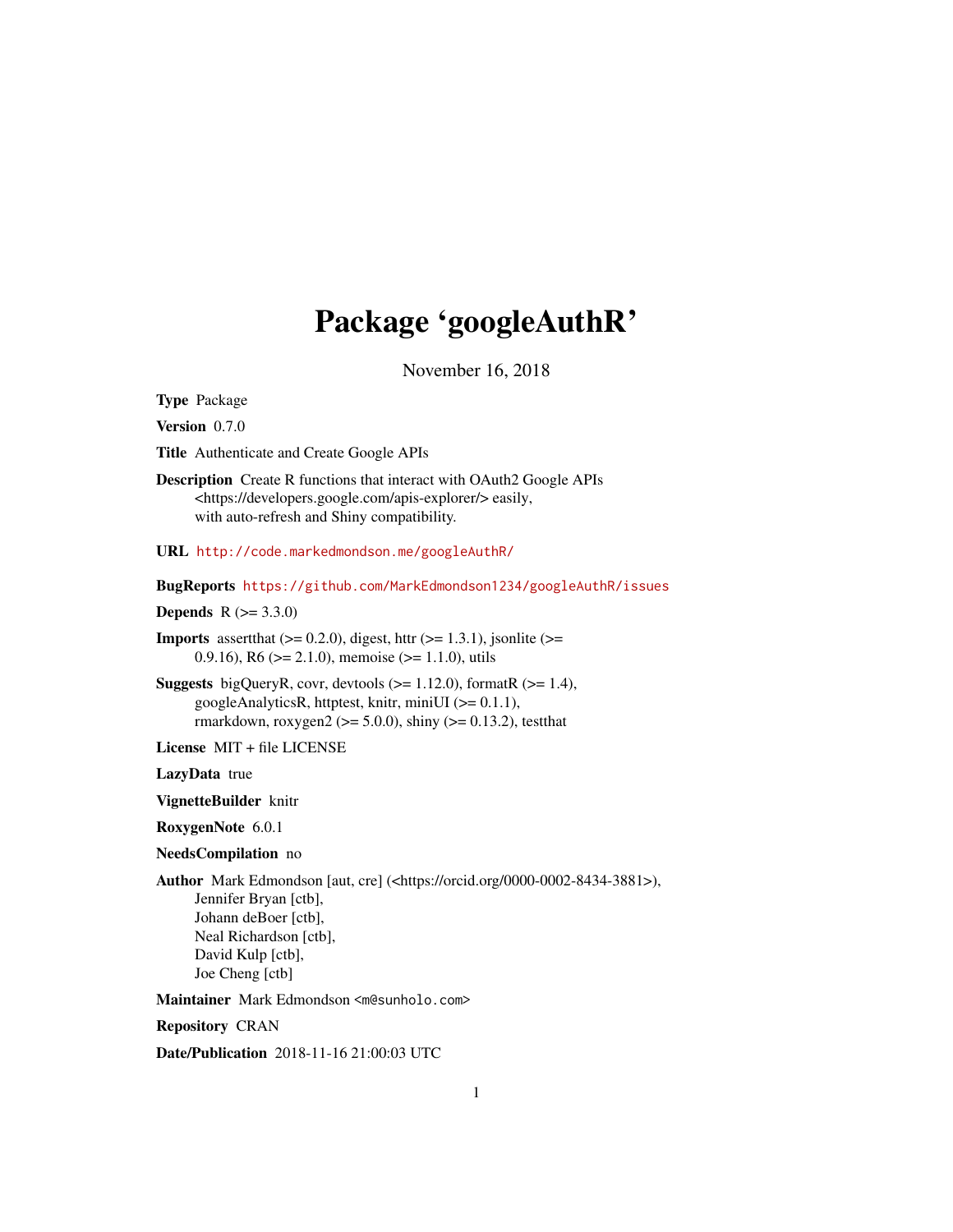## <span id="page-1-0"></span>R topics documented:

|                                                                                                                               | $\overline{2}$ |
|-------------------------------------------------------------------------------------------------------------------------------|----------------|
|                                                                                                                               | $\overline{3}$ |
|                                                                                                                               | $\overline{4}$ |
| $gar\_attack\_auto\_author \dots \dots \dots \dots \dots \dots \dots \dots \dots \dots \dots \dots \dots$                     | 6              |
|                                                                                                                               | $\overline{7}$ |
|                                                                                                                               | 9              |
|                                                                                                                               | 9              |
| $gar_auth_$ service $\ldots \ldots \ldots \ldots \ldots \ldots \ldots \ldots \ldots \ldots \ldots \ldots \ldots$              | 10             |
|                                                                                                                               | 11             |
|                                                                                                                               | <sup>12</sup>  |
|                                                                                                                               | 13             |
|                                                                                                                               | 15             |
|                                                                                                                               | 16             |
|                                                                                                                               | 17             |
|                                                                                                                               | 18             |
|                                                                                                                               | -18            |
|                                                                                                                               | 19             |
|                                                                                                                               | 20             |
|                                                                                                                               | 20             |
|                                                                                                                               | 21             |
|                                                                                                                               | 22             |
|                                                                                                                               |                |
| $gar\_shiny\_auth\_url \dots \dots \dots \dots \dots \dots \dots \dots \dots \dots \dots \dots \dots \dots \dots \dots \dots$ |                |
|                                                                                                                               | 25             |
| gar shiny ui $\dots \dots \dots \dots \dots \dots \dots \dots \dots \dots \dots \dots \dots \dots \dots \dots$                | 26             |
|                                                                                                                               | 27             |
|                                                                                                                               | 27             |
|                                                                                                                               | 29             |
|                                                                                                                               | 30             |
|                                                                                                                               | 31             |
|                                                                                                                               |                |
|                                                                                                                               | 32             |
|                                                                                                                               | 32             |
|                                                                                                                               | 33             |
|                                                                                                                               |                |

## **Index** [35](#page-34-0)

Authentication *R6 environment to store authentication credentials*

## Description

Used to keep persistent state.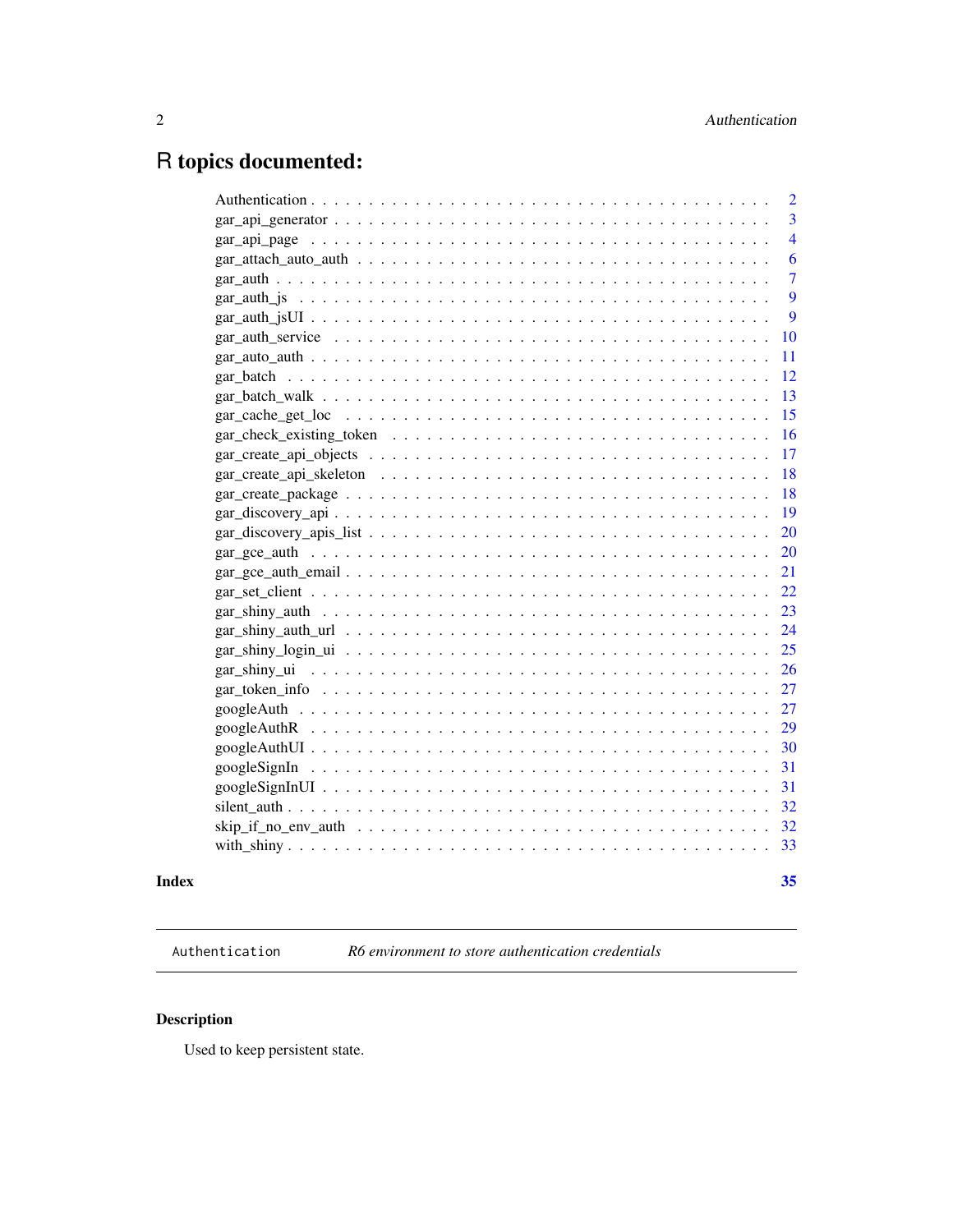## <span id="page-2-0"></span>gar\_api\_generator 3

#### Usage

Authentication

## Format

An object of class R6ClassGenerator of length 24.

<span id="page-2-1"></span>gar\_api\_generator *googleAuthR data fetch function generator*

## Description

This function generates other functions for use with Google APIs

## Usage

```
gar_api_generator(baseURI, http_header = c("GET", "POST", "PUT", "DELETE",
  "PATCH"), path_args = NULL, pars_args = NULL,
  data_parse_function = NULL, customConfig = NULL,
  simplifyVector = getOption("googleAuthR.jsonlite.simplifyVector"),
  checkTrailingSlash = TRUE)
```
#### Arguments

| baseURI             | The stem of the API call.                                                                   |  |
|---------------------|---------------------------------------------------------------------------------------------|--|
| http_header         | Type of http request.                                                                       |  |
| path_args           | A named list with name=folder in request URI, value=the function variable.                  |  |
| pars_args           | A named list with name=parameter in request URI, value=the function variable.               |  |
| data_parse_function |                                                                                             |  |
|                     | A function that takes a request response, parses it and returns the data you need.          |  |
| customConfig        | list of httr options such as use_proxy or add_headers that will be added to the<br>request. |  |
|                     | simplifyVector Passed to from JSON for response parsing                                     |  |
| checkTrailingSlash  |                                                                                             |  |
|                     | Default TDUE will ennear a trailing sleep to begal IDI if missing                           |  |

Default TRUE will append a trailing slash to baseURI if missing

## Details

path\_args and pars\_args add default values to the baseURI. NULL entries are removed. Use "" if you want an empty argument.

You don't need to supply access\_token for OAuth2 requests in pars\_args, this is dealt with in gar\_auth()

Add custom configurations to the request in this syntax: customConfig = list(httr::add\_headers("From" = "mark@exa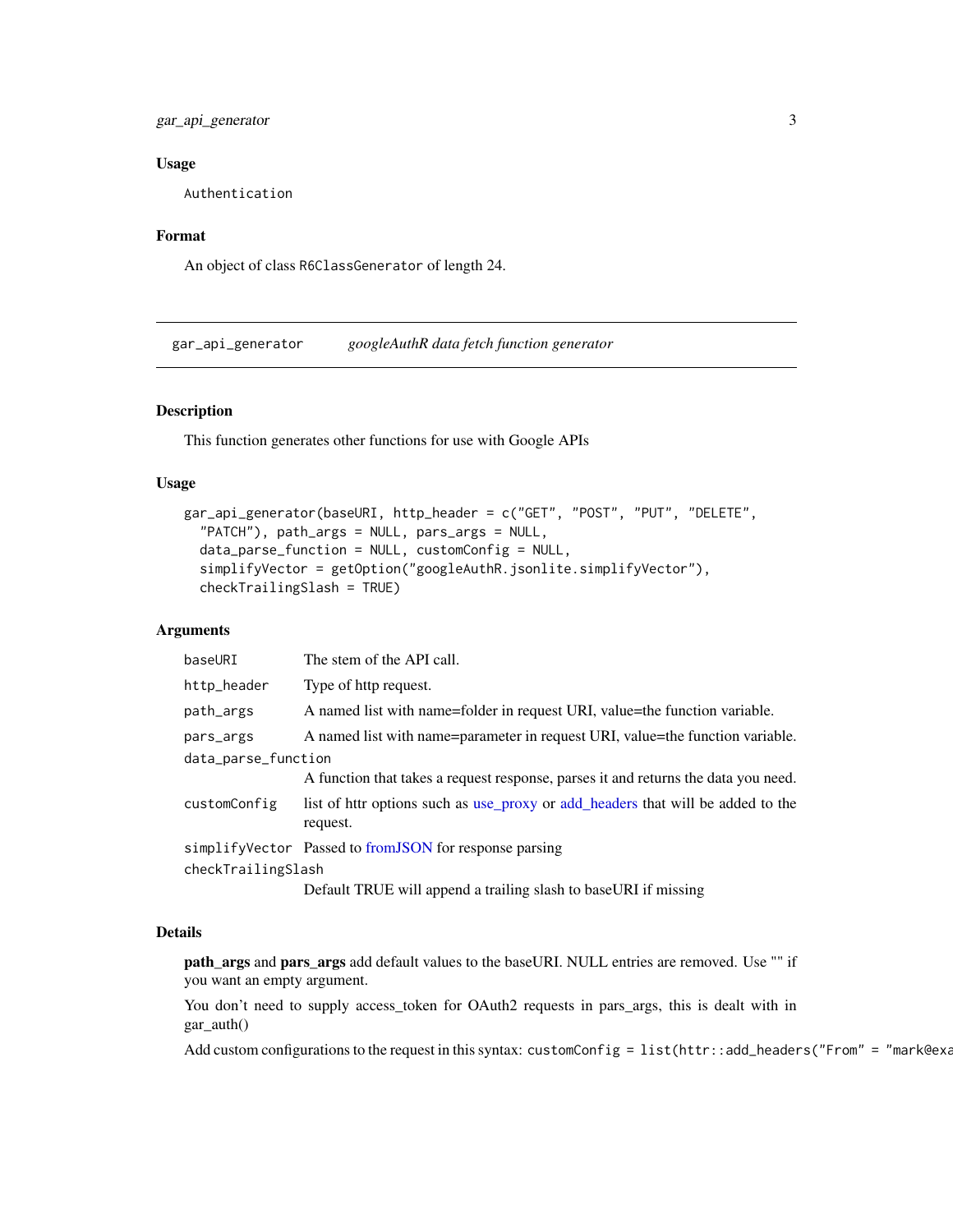## <span id="page-3-0"></span>Value

A function that can fetch the Google API data you specify

## Examples

```
## Not run:
library(googleAuthR)
## change the native googleAuthR scopes to the one needed.
options("googleAuthR.scopes.selected" =
  c("https://www.googleapis.com/auth/urlshortener"))
shorten_url <- function(url){
  body = list(longUr1 = ur1\lambdaf <- gar_api_generator("https://www.googleapis.com/urlshortener/v1/url",
                      "POST",
                      data\_parse\_function = function(x) x$id)
   f(the_body = body)
 }
To use the above functions:
library(googleAuthR)
# go through authentication flow
gar_auth()
s <- shorten_url("http://markedmondson.me")
s
## End(Not run)
```

```
gar_api_page Takes a generated API function and lets you page through results
```
## Description

A helper function to help with the common task of paging through large API results.

## Usage

```
gar_api_page(f, page_f = function(x) x$nextLink, page_method = c("url",
  "param"), page_arg = NULL)
```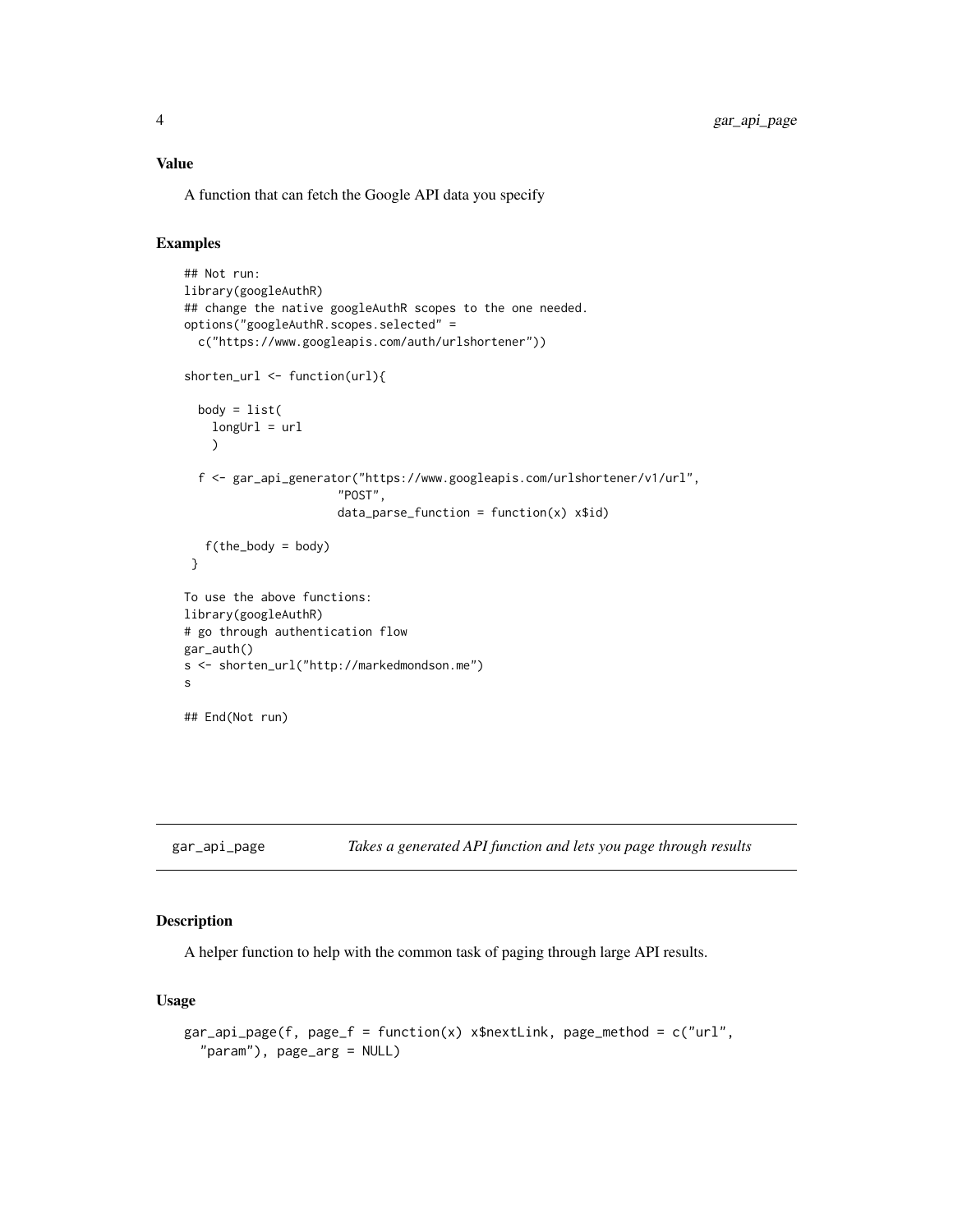## <span id="page-4-0"></span>gar\_api\_page 5

#### **Arguments**

| f           | a function created by gar_api_generator                                                                                       |
|-------------|-------------------------------------------------------------------------------------------------------------------------------|
| page_f      | A function that will extract the next page information from f()                                                               |
| page_method | Method of paging: url will fetch by changing the fetch URL; param will fetch<br>the next page via a parameter set in page_arg |
| page_arg    | If page_method="param", you need to set this to the parameter that will change<br>for each API page.                          |

## **Details**

The page\_f function operates on the object returned from the data\_parse\_function of the function f

If using page\_method="url" then then page\_f function needs to return the URL that will fetch the next page of results. The default finds this via x\$nextLink. This is the easiest to implement if available and is recommended.

If using page\_method = "param", then page\_f needs to extract the parameter specified in page\_arg that will fetch the next page of the results, or NULL if no more pages are required. e.g. if response is x, page\_f should extract the next value for the parameter of page\_arg that fetches the next results. It should also return NULL if no (more) paging is necessary. See examples. Remember to add the paging argument (e.g. start-index) to the generated function too, so it can be modified.

#### Value

A list of the API page responses, that you may need to process further into one object.

#### Examples

```
## Not run:
# demos the two methods for the same function.
# The example is for the Google Analytics management API,
# you need to authenticate with that to run them.
# paging by using nextLink that is returned in API response
ga_segment_list1 <- function(){
 # this URL will be modified by using the url_override argument in the generated function
 segs <- gar_api_generator("https://www.googleapis.com/analytics/v3/management/segments",
                            "GET",
                            pars_args = list("max-results"=10),
                            data\_parse\_function = function(x) x)gar_api_page(segs,
              page_method = "url",
              page_f = function(x) x$nextLink)
```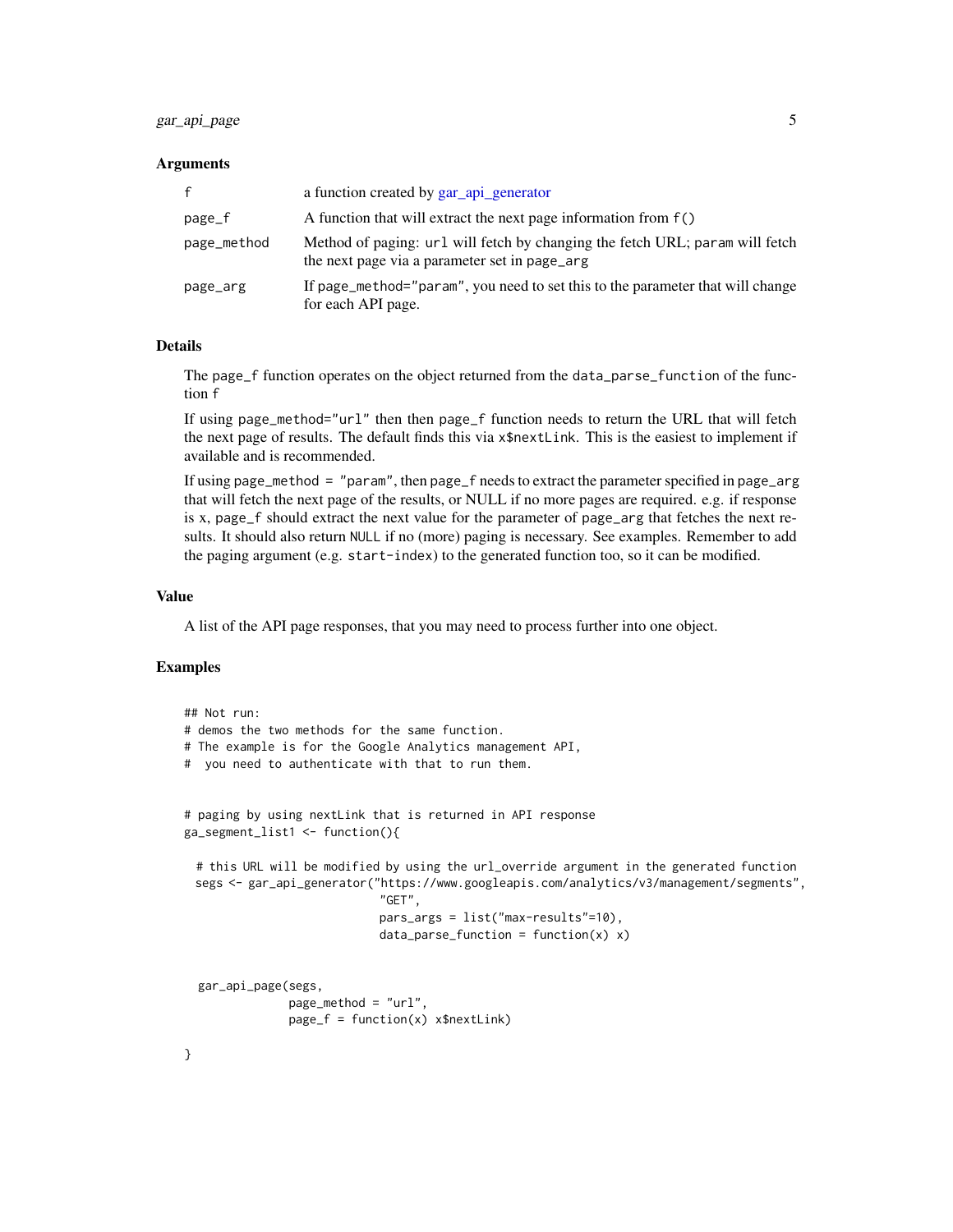```
# paging by looking for the next start-index parameter
## start by creating the function that will output the correct start-index
paging_function <- function(x){
 next_entry <- x$startIndex + x$itemsPerPage
 # we have all results e.g. 1001 > 1000
 if(next_entry > x$totalResults){
   return(NULL)
 }
 next_entry
 }
## remember to add the paging argument (start-index) to the generated function too,
## so it can be modified.
ga_segment_list2 <- function(){
 segs <- gar_api_generator("https://www.googleapis.com/analytics/v3/management/segments",
                           "GET",
                            pars_args = list("start-index" = 1,"max-results"=10),
                            data\_parse\_function = function(x) x)gar_api_page(segs,
              page_method = "param",
              page_f = paging_function,
              page_arg = "start-index")
 }
identical(ga_segment_list1(), ga_segment_list2())
## End(Not run)
```
<span id="page-5-1"></span>gar\_attach\_auto\_auth *Auto Authentication function for use within .onAttach*

## Description

To be placed within [.onAttach](#page-0-0) to auto load an authentication file from an environment variable.

#### Usage

```
gar_attach_auto_auth(required_scopes, environment_var = "GAR_AUTH_FILE",
  travis_environment_var = NULL)
```
<span id="page-5-0"></span>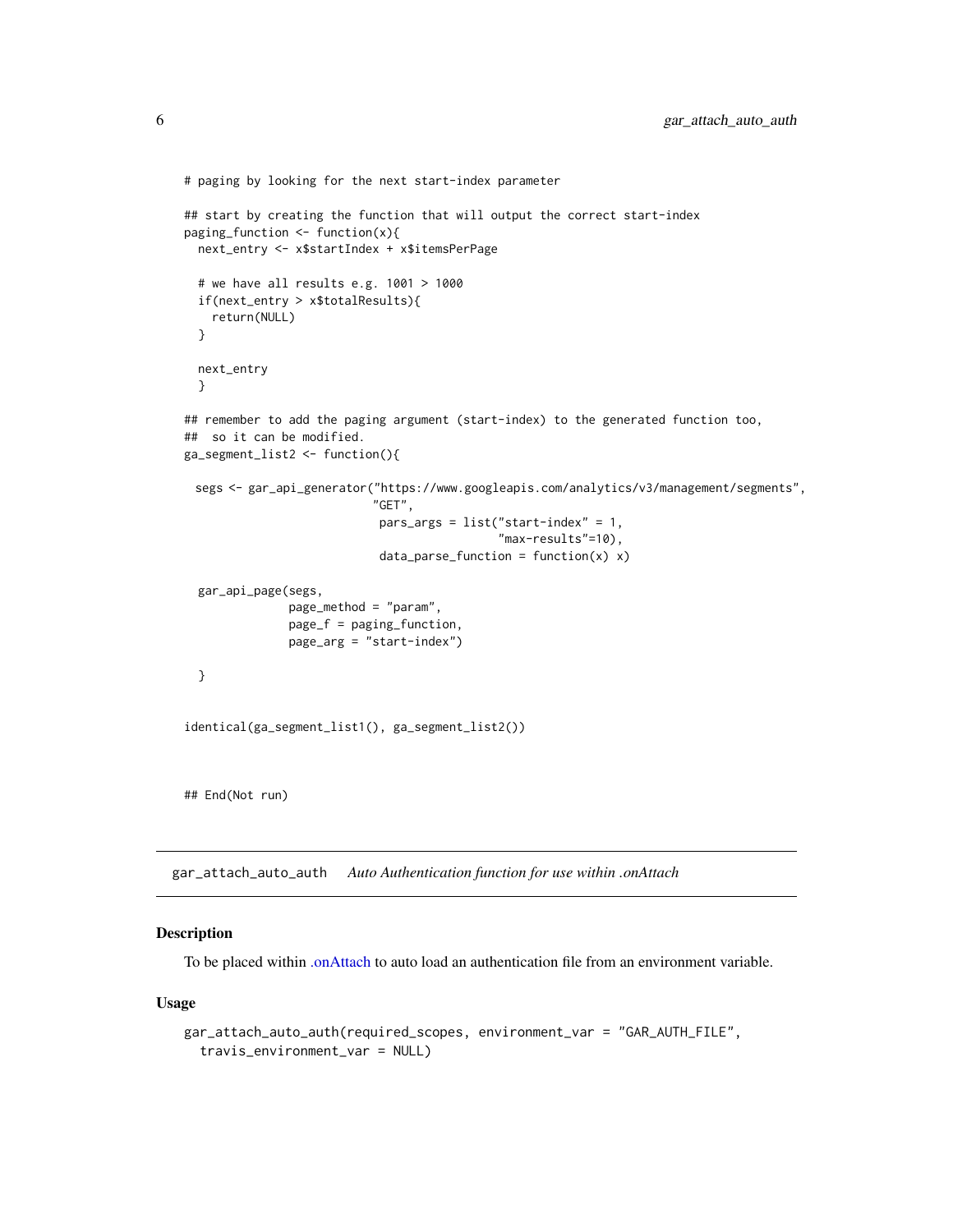#### <span id="page-6-0"></span>gar\_auth 7 and 7 and 7 and 7 and 7 and 7 and 7 and 7 and 7 and 7 and 7 and 7 and 7 and 7 and 7 and 7 and 7 and 7 and 7 and 7 and 7 and 7 and 7 and 7 and 7 and 7 and 7 and 7 and 7 and 7 and 7 and 7 and 7 and 7 and 7 and 7 a

#### Arguments

required\_scopes A character vector of minimum required scopes for this API library

#### environment\_var

The name of the environment variable where the file path to the authentication file is kept

travis\_environment\_var

Defunct; now does nothing

This function works with [gar\\_auto\\_auth.](#page-10-1) It is intended to be placed within the [.onAttach](#page-0-0) hook so that it loads when you load your library.

For auto-authentication to work, the environment variable needs to hold a file path to an existing auth file such as created via [gar\\_auth](#page-6-1) or a JSON file file download from the Google API console.

## Value

Invisible, used for its side effects of calling auto-authentication.

#### See Also

Other authentication functions: [gar\\_auth\\_service](#page-9-1), [gar\\_auth](#page-6-1), [gar\\_auto\\_auth](#page-10-1), [gar\\_gce\\_auth](#page-19-1), [get\\_google\\_token](#page-0-0), [token\\_exists](#page-0-0)

## Examples

## Not run:

```
.onAttach <- function(libname, pkgname){
```
googleAuthR::gar\_attach\_auto\_auth("https://www.googleapis.com/auth/urlshortener", "US\_AUTH\_FILE")

}

```
## will only work if you have US_AUTH_FILE environment variable pointing to an auth file location
## .Renviron example
US_AUTH_FILE="/home/mark/auth/urlshortnerauth.json"
```
## End(Not run)

<span id="page-6-1"></span>gar\_auth *Authorize* googleAuthR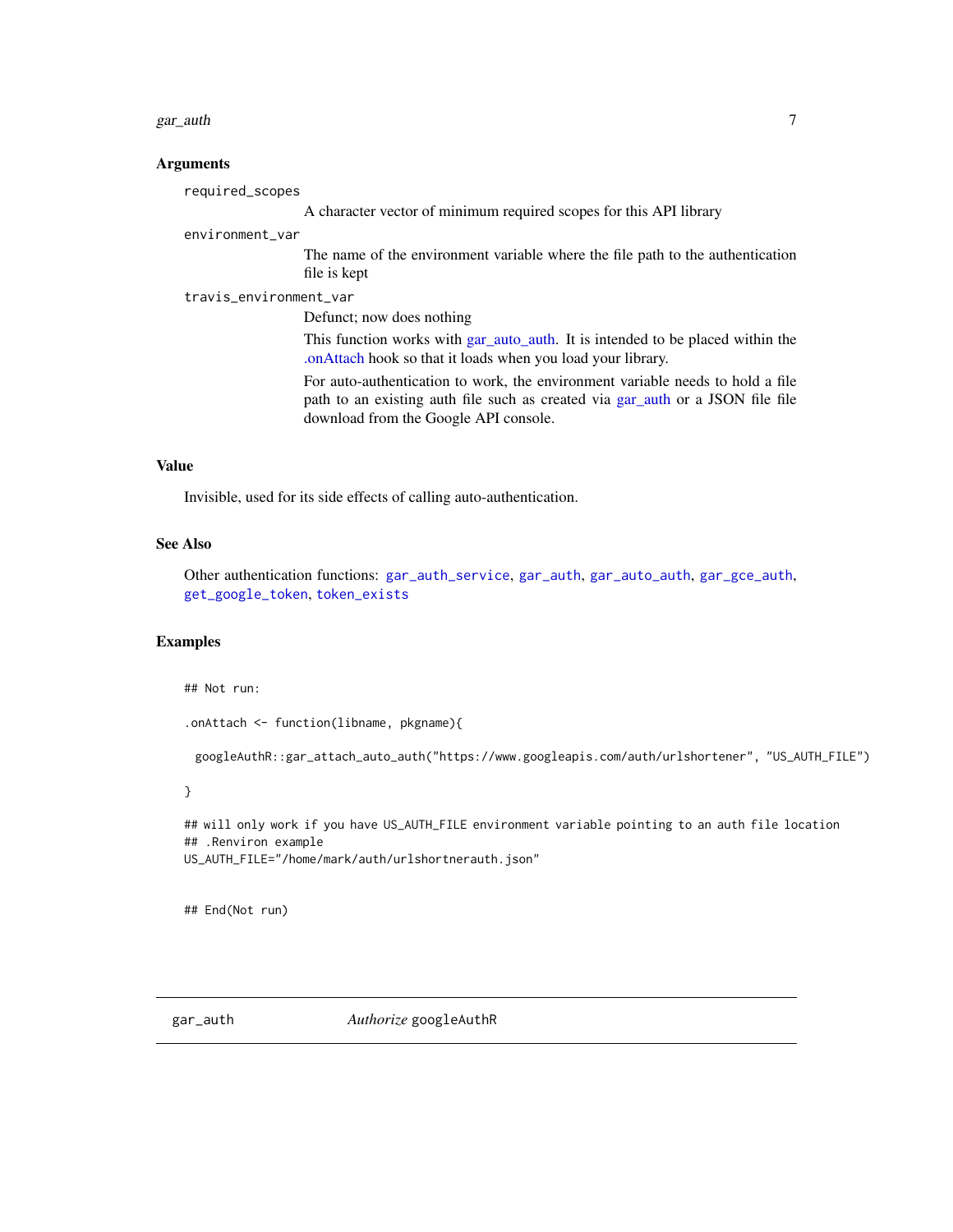<span id="page-7-0"></span>Authorize googleAuthR to access your Google user data. You will be directed to a web browser, asked to sign in to your Google account, and to grant googleAuthR access to user data for Google Search Console. These user credentials are cached in a file named .httr-oauth in the current working directory, from where they can be automatically refreshed, as necessary.

#### Usage

gar\_auth(token = NULL, new\_user = FALSE)

#### Arguments

| token    | an actual token object or the path to a valid token stored as an rds file       |  |
|----------|---------------------------------------------------------------------------------|--|
| new_user | logical, defaults to FALSE. Set to TRUE if you want to wipe the slate clean and |  |
|          | re-authenticate with the same or different Google account. This deletes the     |  |
|          | . httr-oauth file in current working directory.                                 |  |

## Details

These arguments are controlled via options, which, if undefined at the time googleAuthR is loaded, are defined like so:

- key Set to option googleAuthR.client\_id, which defaults to a client ID that ships with the package
- secret Set to option googleAuthR.client\_secret, which defaults to a client secret that ships with the package
- cache Set to option googleAuthR.httr\_oauth\_cache, which defaults to TRUE

scopes Set to option googleAuthR.scopes.selected, which defaults to demo scopes.

To override these defaults in persistent way, predefine one or more of them with lines like this in a .Rprofile file:

```
options(googleAuthR.client_id = "FOO",
       googleAuthR.client_secret = "BAR",
       googleAuthR.httr_oauth_cache = FALSE)
```
See [Startup](#page-0-0) for possible locations for this file and the implications thereof.

More detail is available from [Using OAuth 2.0 to Access Google APIs.](https://developers.google.com/identity/protocols/OAuth2) This function executes the "installed application" flow.

#### Value

an OAuth token object, specifically a [Token2.0](#page-0-0), invisibly

#### See Also

Other authentication functions: [gar\\_attach\\_auto\\_auth](#page-5-1), [gar\\_auth\\_service](#page-9-1), [gar\\_auto\\_auth](#page-10-1), [gar\\_gce\\_auth](#page-19-1), [get\\_google\\_token](#page-0-0), [token\\_exists](#page-0-0)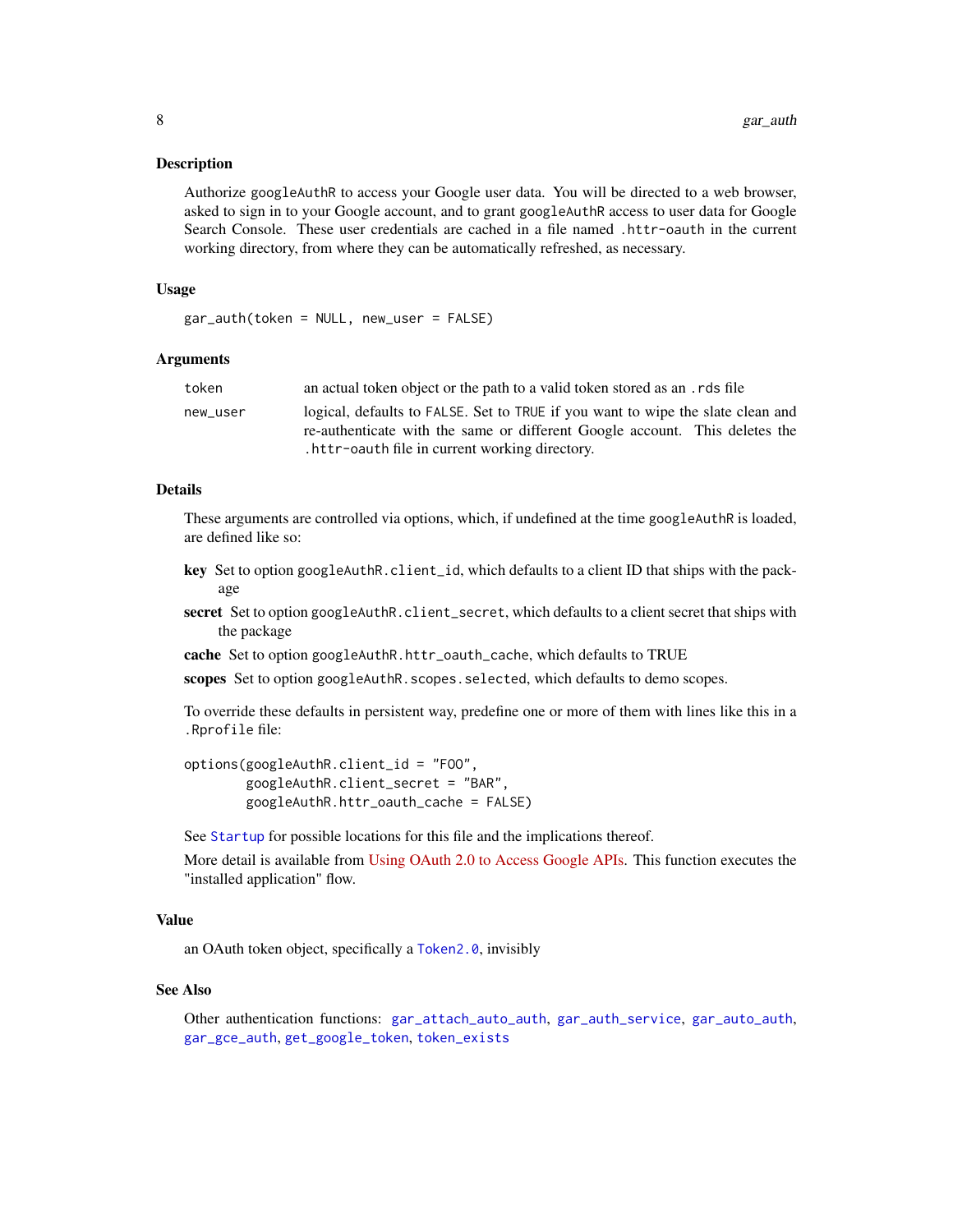<span id="page-8-4"></span><span id="page-8-2"></span><span id="page-8-0"></span>

Shiny Module for use with [gar\\_auth\\_jsUI](#page-8-1)

## Usage

```
gar_auth_js(...)
```
googleAuth\_js(input, output, session, message = "Authenticate with your Google account")

## Arguments

| $\cdot$ $\cdot$ $\cdot$ | Arguments passed to googleAuth_js          |
|-------------------------|--------------------------------------------|
| input                   | shiny input                                |
| output                  | shiny output                               |
| session                 | shiny session                              |
| message                 | The message to show when not authenticated |

#### Details

Call via shiny::callModule(gar\_auth\_js, "your\_id")

## Value

A httr reactive OAuth2.0 token

<span id="page-8-1"></span>gar\_auth\_jsUI *Shiny JavaScript Google Authorisation [UI Module]*

#### <span id="page-8-3"></span>Description

A Javascript Google authorisation flow for Shiny apps.

## Usage

```
gar_auth_jsUI(...)
googleAuth_jsUI(id, login_class = "btn btn-primary",
  logout_class = "btn btn-danger", login_text = "Log In",
  logout_text = "Log Out", approval_prompt_force = TRUE,
  scopes = getOption("googleAuthR.scopes.selected", "email"))
```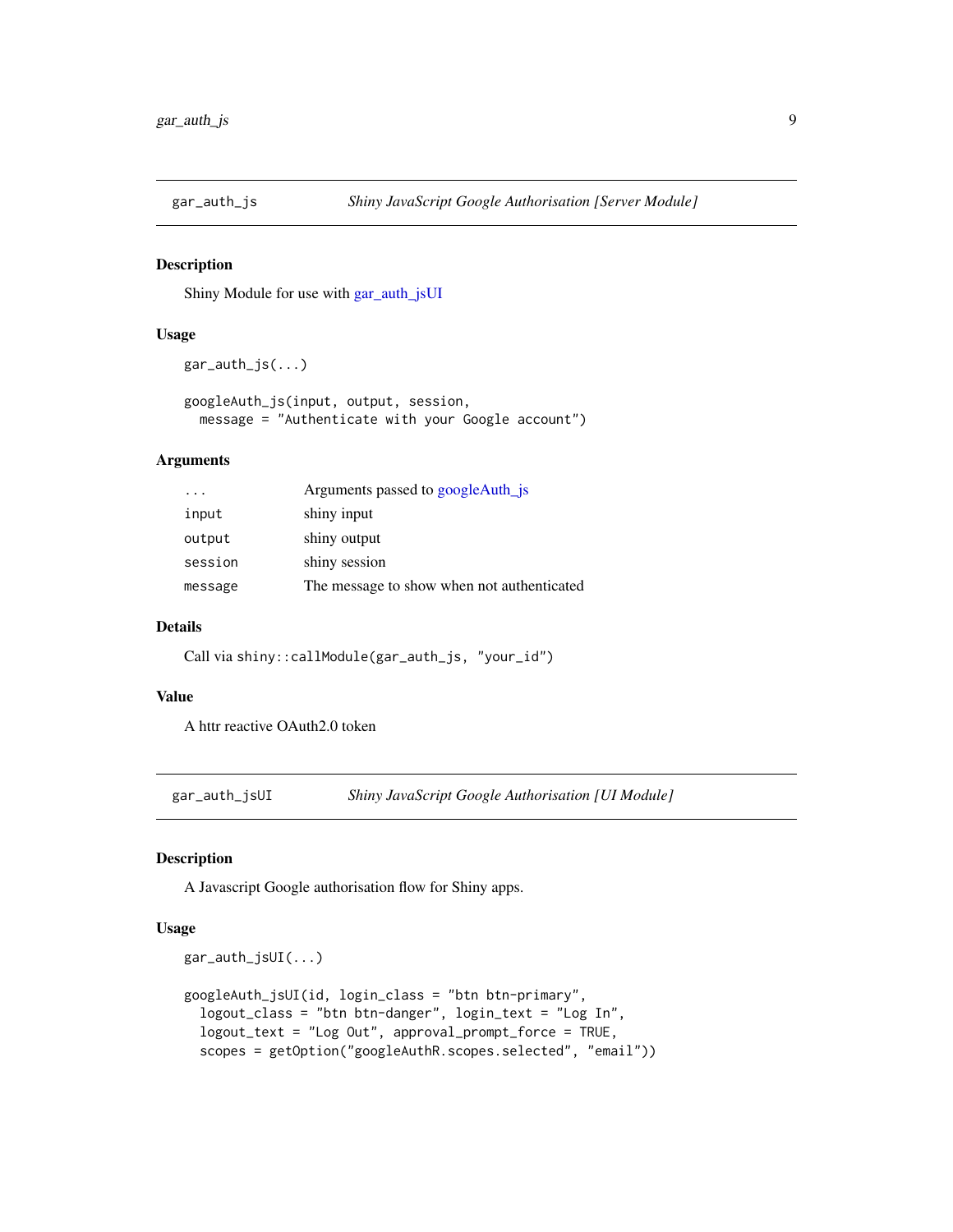## Arguments

|                       | Arguments passed to googleAuth_jsUI      |  |
|-----------------------|------------------------------------------|--|
| id                    | Shiny id                                 |  |
| login_class           | CSS class of login button                |  |
| logout_class          | CSS class of logout button               |  |
| login_text            | Text to show on login button             |  |
| logout_text           | Text to show on logout button            |  |
| approval_prompt_force |                                          |  |
|                       | Whether to force a login each time.      |  |
| scopes                | Set the scopes, minimum needs is "email" |  |

## Details

Shiny Module for use with [gar\\_auth\\_js](#page-8-4)

#### Value

Shiny UI

<span id="page-9-1"></span>gar\_auth\_service *JSON service account authentication*

## Description

As well as OAuth2 authentication, you can authenticate without user interaction via Service accounts. This involves downloading a secret JSON key with the authentication details.

To use, go to your Project in the https://console.developers.google.com/apis/credentials/serviceaccountkey

and select JSON Key type. Save the file to your computer and call it via supplying the file path to the json\_file parameter.

Navigate to it via: Google Dev Console > Credentials > New credentials > Service account Key > Select service account > Key type = JSON

## Usage

```
gar_auth_service(json_file, scope = getOption("googleAuthR.scopes.selected"))
```
#### Arguments

| json_file | the JSON file downloaded from Google Developer Console |
|-----------|--------------------------------------------------------|
| scope     | Scope of the JSON file auth if needed                  |

#### Value

(Invisible) Sets authentication token

<span id="page-9-0"></span>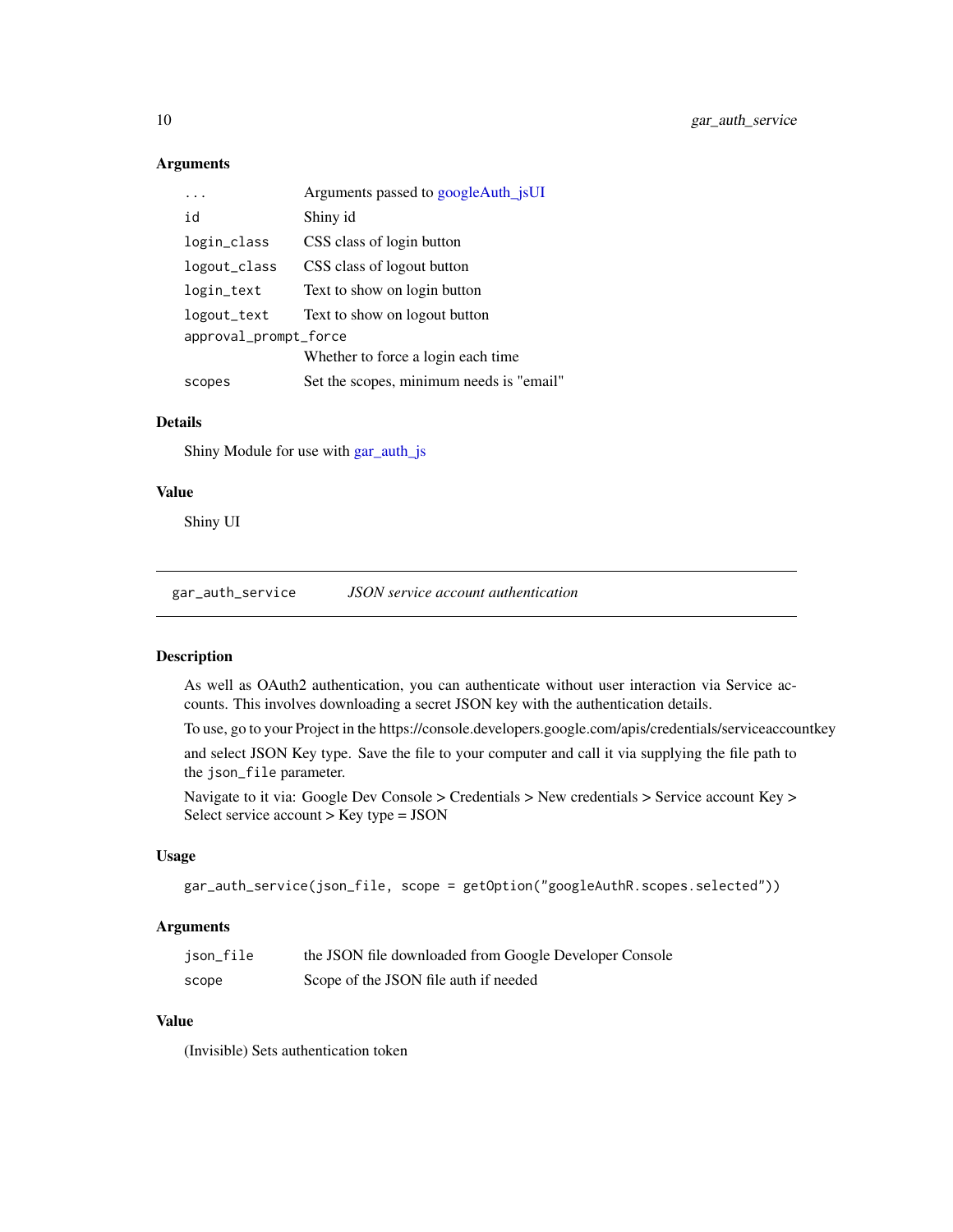<span id="page-10-0"></span>gar\_auto\_auth 11

## See Also

https://developers.google.com/identity/protocols/OAuth2ServiceAccount

https://developers.google.com/identity/protocols/OAuth2ServiceAccount

Other authentication functions: [gar\\_attach\\_auto\\_auth](#page-5-1), [gar\\_auth](#page-6-1), [gar\\_auto\\_auth](#page-10-1), [gar\\_gce\\_auth](#page-19-1), [get\\_google\\_token](#page-0-0), [token\\_exists](#page-0-0)

<span id="page-10-1"></span>gar\_auto\_auth *Perform auto authentication*

## Description

This helper function lets you use environment variables to auto-authenticate on package load, intended for calling by [gar\\_attach\\_auto\\_auth](#page-5-1)

## Usage

```
gar_auto_auth(required_scopes, new_user = FALSE, no_auto = FALSE,
  environment_var = "GAR_AUTH_FILE", travis_environment_var = NULL)
```
#### Arguments

| required_scopes            |                                                                                                                                                                                                                                                                                                                                                                                |
|----------------------------|--------------------------------------------------------------------------------------------------------------------------------------------------------------------------------------------------------------------------------------------------------------------------------------------------------------------------------------------------------------------------------|
|                            | Required scopes needed to authenticate - needs to match at least one                                                                                                                                                                                                                                                                                                           |
| new_user                   | If TRUE, reauthenticate via Google login screen                                                                                                                                                                                                                                                                                                                                |
| no_auto<br>environment_var | If TRUE, ignore auto-authentication settings                                                                                                                                                                                                                                                                                                                                   |
|                            | Name of environment var that contains auth file path                                                                                                                                                                                                                                                                                                                           |
| travis_environment_var     |                                                                                                                                                                                                                                                                                                                                                                                |
|                            | No longer supported                                                                                                                                                                                                                                                                                                                                                            |
|                            | The authentication file can be a .httr-oauth file created via gar_auth or a<br>Google service JSON file downloaded from the Google API credential console,<br>with file extension . ison.                                                                                                                                                                                      |
|                            | You can use this in your code to authenticate from a file location specified in file,<br>but it is mainly intended to be called on package load via gar_attach_auto_auth.<br>environment_var This is the name that will be called via Sys.getenv on library<br>load. The environment variable will contain an absolute file path to the location<br>of an authentication file. |

#### Value

an OAuth token object, specifically a [Token2.0](#page-0-0), invisibly

#### See Also

Help files for [.onAttach](#page-0-0)

Other authentication functions: [gar\\_attach\\_auto\\_auth](#page-5-1), [gar\\_auth\\_service](#page-9-1), [gar\\_auth](#page-6-1), [gar\\_gce\\_auth](#page-19-1), [get\\_google\\_token](#page-0-0), [token\\_exists](#page-0-0)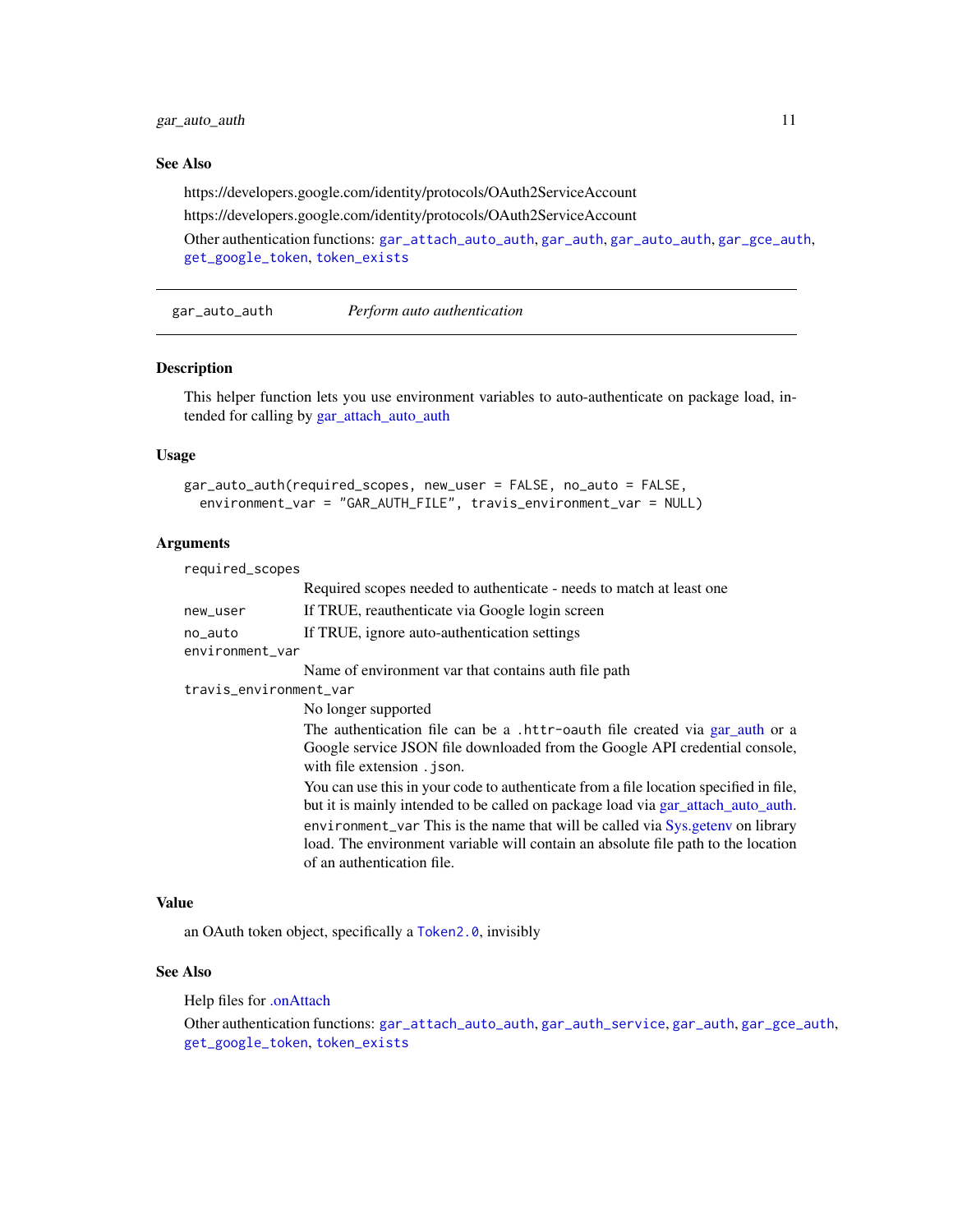<span id="page-11-1"></span><span id="page-11-0"></span>

Turn a list of gar\_fetch\_functions into batch functions

#### Usage

```
gar_batch(call_list, ...,
 batch_endpoint = getOption("googleAuthR.batch_endpoint", default =
  "https://www.googleapis.com/batch"))
```
#### Arguments

| call list               | a list of functions from gar_api_generator               |
|-------------------------|----------------------------------------------------------|
| $\cdot$ $\cdot$ $\cdot$ | further arguments passed to the data parse function of f |
|                         | batch_endpoint the batch API endpoint to send to         |

#### Details

This function will turn all the individual Google API functions into one POST request to /batch.

If you need to pass multiple data parse function arguments its probably best to do it in separate batches to avoid confusion.

#### Value

A list of the Google API responses

## See Also

https://developers.google.com/webmaster-tools/v3/how-tos/batch Documentation on doing batch requests for the search console API. Other Google APIs are similar. Walk through API calls changing parameters using [gar\\_batch\\_walk](#page-12-1) Other batch functions: [gar\\_batch\\_walk](#page-12-1)

## Examples

```
## Not run:
## usually set on package load
options(googleAuthR.batch_endpoint = "https://www.googleapis.com/batch/urlshortener/v1")
## from goo.gl API
shorten_url <- function(url){
 body = list(longUn1 = url)
```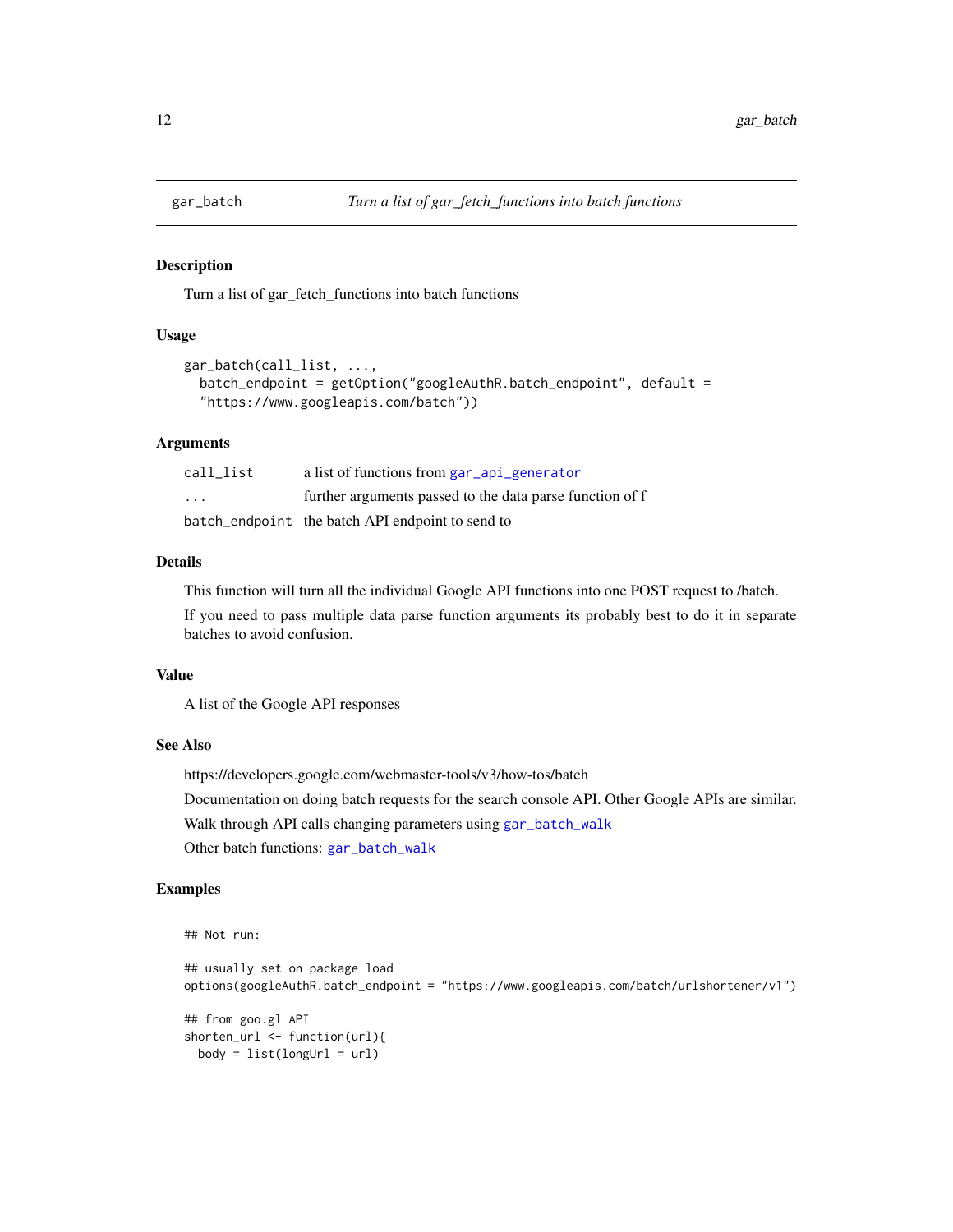```
f <- gar_api_generator("https://www.googleapis.com/urlshortener/v1/url",
                         "POST",
                          data\_parse\_function = function(x) x$id)
  f(the_body = body)
}
## from goo.gl API
user_history <- function(){
  f <- gar_api_generator("https://www.googleapis.com/urlshortener/v1/url/history",
                      "GET",
                      data\_parse\_function = function(x) x$items)f()}
gar_batch(list(shorten_url("http://markedmondson.me"), user_history()))
## End(Not run)
```
<span id="page-12-1"></span>gar\_batch\_walk *Walk data through batches*

#### Description

Convenience function for walking through data in batches

## Usage

```
gar_batch_walk(f, walk_vector, gar_pars = NULL, gar_paths = NULL,
  the_body = NULL, pars_walk = NULL, path_walk = NULL, body_walk = NULL,
 batch_size = 10, batch_function = NULL, data_frame_output = TRUE, \dots,
 batch_endpoint = getOption("googleAuthR.batch_endpoint", default =
  "https://www.googleapis.com/batch"))
```
#### Arguments

| $\mathbf{f}$ | a function from gar_api_generator                                   |
|--------------|---------------------------------------------------------------------|
| walk_vector  | a vector of the parameter or path to change                         |
| gar_pars     | a list of parameter arguments for f                                 |
| gar_paths    | a list of path arguments for f                                      |
| the_body     | a list of body arguments for f                                      |
| pars_walk    | a character vector of the parameter(s) to modify for each walk of f |
| path_walk    | a character vector of the path $(s)$ to modify for each walk of f   |
| body_walk    | a character vector of the body(s) to modify for each walk of $f$    |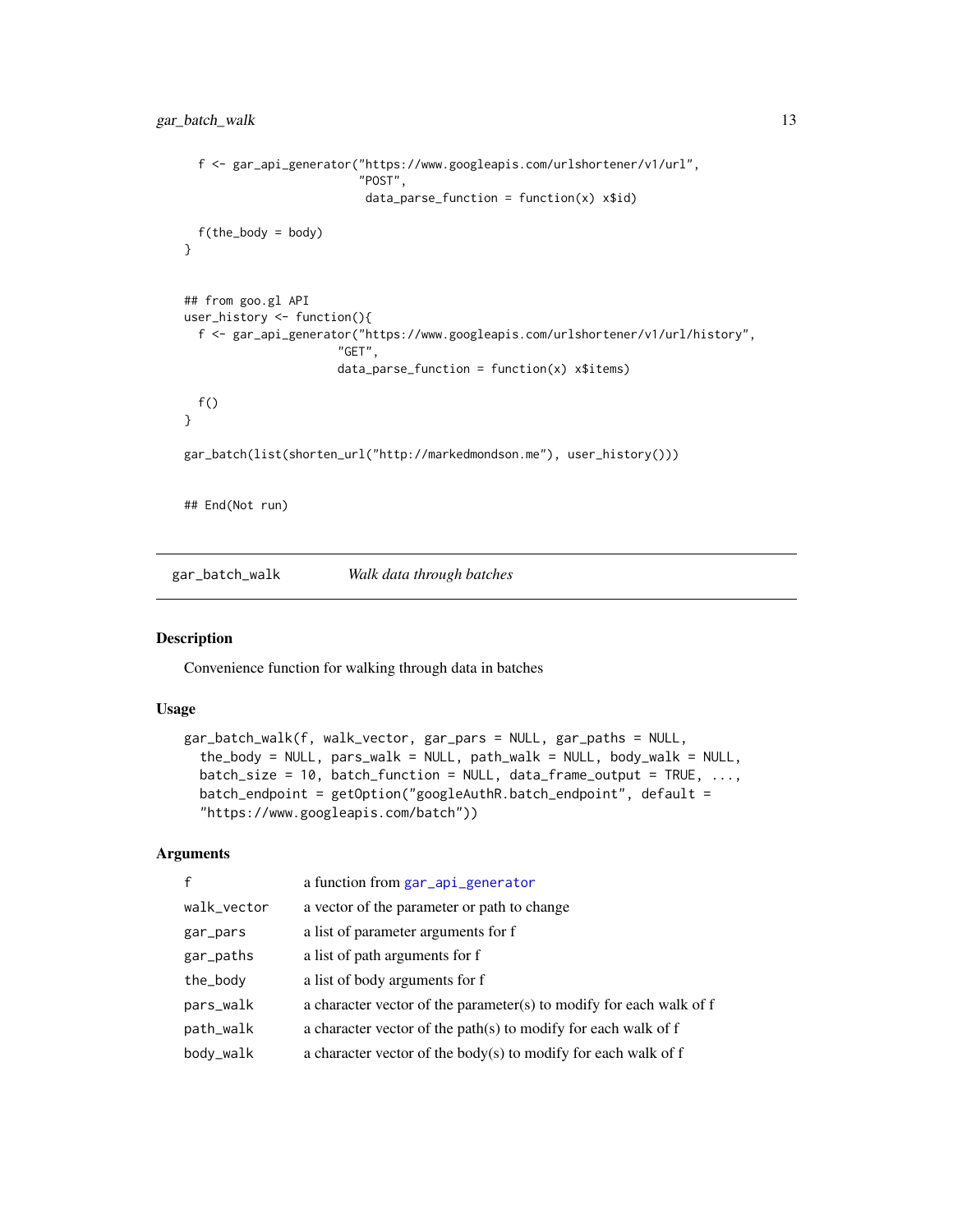<span id="page-13-0"></span>

| batch_size        | size of each request to Google /batch API                                         |  |
|-------------------|-----------------------------------------------------------------------------------|--|
|                   | batch function a function that will act on the result list of each batch API call |  |
| data_frame_output |                                                                                   |  |
|                   | if the list of lists are dataframes, you can bind them all by setting to TRUE     |  |
| $\cdot$           | further arguments passed to the data parse function of f                          |  |
|                   | batch_endpoint the batch API endpoint to send                                     |  |

#### Details

You can modify more than one parameter or path arg, but it must be the same walked vector e.g. start =  $end = x$ 

Many Google APIs have batch\_size limits greater than 10, 1000 is common.

The 'f' function needs to be a 'gar\_api\_generator()' function that uses one of 'path\_args', 'pars\_args' or 'body\_args' to construct the URL (rather than say using 'sprintf()' to create the API URL).

You don't need to set the headers in the Google docs for batching API functions - those are done for you.

The argument 'walk\_vector' needs to be a vector of the values of the arguments to walk over, which you indicate will walk over the pars/path or body arguments on the function via on of the '\*\_walk' arguments e.g. if walking over  $id=1$ ,  $id=2$ , for a path argument then it would be 'path walk="id"' and 'walk\_vector= $c(1,2,3,4)$ '

The 'gar\_\*' parameter is required to pass intended for other arguments to the function 'f' you may need to pass through.

'gar\_batch\_walk()' only supports changing one value at a time, for one or multiple arguments (I) think only changing the 'start-date', 'end-date' example would be the case when you walk through more than one per call)

'batch\_size' should be over 1 for batching to be of any benefit at all

The 'batch\_function' argument gives you a way to operate on the parsed output of each call

#### Value

if data\_frame\_output is FALSE: A list of lists. Outer list the length of number of batches required, inner lists the results from the calls

if data\_frame\_output is TRUE: The list of lists will attempt to rbind all the results

#### See Also

Other batch functions: [gar\\_batch](#page-11-1)

#### Examples

## Not run:

# get a webproperty per account getAccountInfo <- gar\_api\_generator(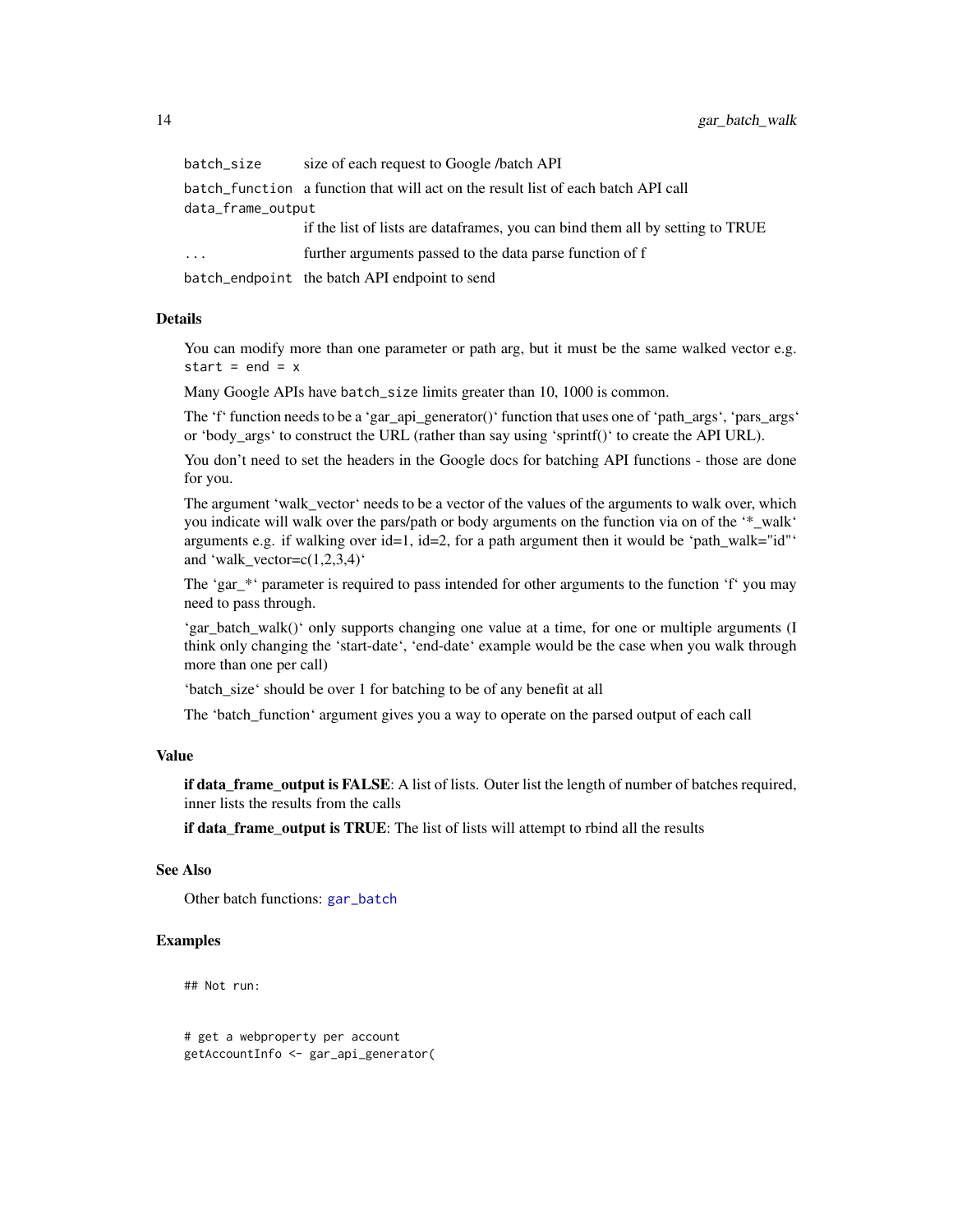```
"https://www.googleapis.com/analytics/v3/management/accounts",
  "GET", data_parse_function = function(x) unique(x$items$id))
getWebpropertyInfo <- gar_api_generator(
 "https://www.googleapis.com/analytics/v3/management/", # don't use sprintf to construct this
 "GET",
 path_args = list(accounts = "default", webproperties = ""),
 data_parse_function = function(x) x$items)
walkData <- function(){
 # here due to R lazy evaluation
 accs <- getAccountInfo()
 gar_batch_walk(getWebpropertyInfo,
                 walk_vector = accs,
                 gar_paths = list("webproperties" = ""),
                 path_walk = "accounts",
                 batch_size = 100, data_frame_output = FALSE)
                 }
# do the walk
walkData()
## End(Not run)
```
gar\_cache\_get\_loc *Setup where to put cache*

## Description

To cache to a file system use memoise::cache\_filesystem("cache\_folder"), suitable for unit testing and works between R sessions.

The cached API calls do not need authentication to be active, but need this function to set caching first.

#### Usage

```
gar_cache_get_loc()
gar_cache_empty()
gar_cache_setup(mcache = memoise::cache_memory(),
  invalid_func = function(req) { tryCatch(req$status_code == 200, error =
  function(x) FALSE) })
```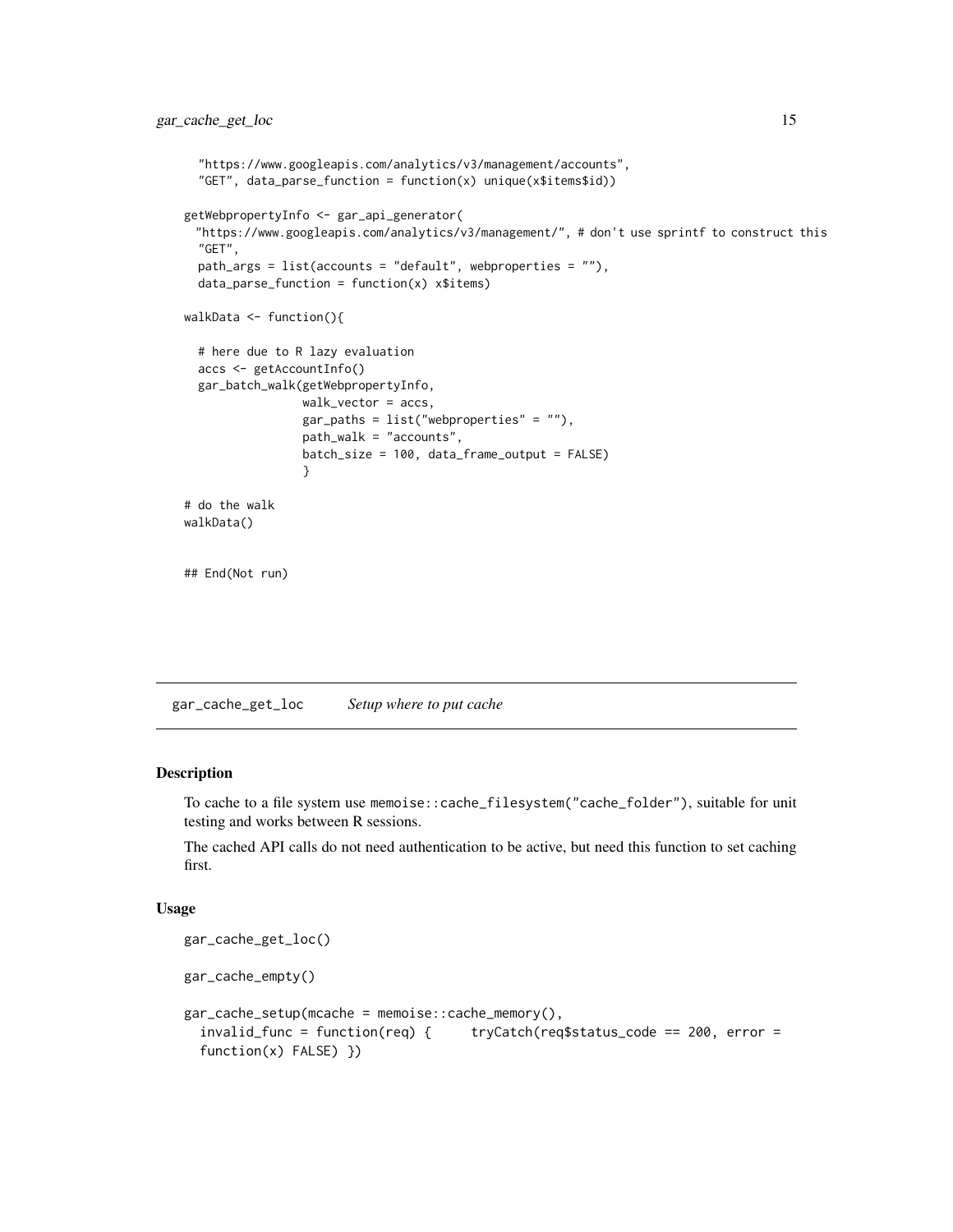## <span id="page-15-0"></span>Arguments

| mcache       | A cache method from memoise.                                                                                            |
|--------------|-------------------------------------------------------------------------------------------------------------------------|
| invalid func | A function that takes API response, and returns TRUE or FALSE whether caching<br>takes place. Default cache everything. |

## Value

TRUE if successful.

## Examples

```
## Not run:
# demo function to cache within
shorten_url_cache <- function(url){
 body = list(longUn1 = url)f <- gar_api_generator("https://www.googleapis.com/urlshortener/v1/url",
                      "POST",
                      data\_parse\_function = function(x) x)f(the_body = body)
}
## only cache if this URL
gar_cache_setup(invalid_func = function(req){
     req$content$longUrl == "http://code.markedmondson.me/"
})
# authentication
gar_auth()
## caches
shorten_url_cache("http://code.markedmondson.me")
## read cache
shorten_url("http://code.markedmondson.me")
## ..but dont cache me
shorten_url_cache("http://blahblah.com")
## End(Not run)
```
*Check a token vs options*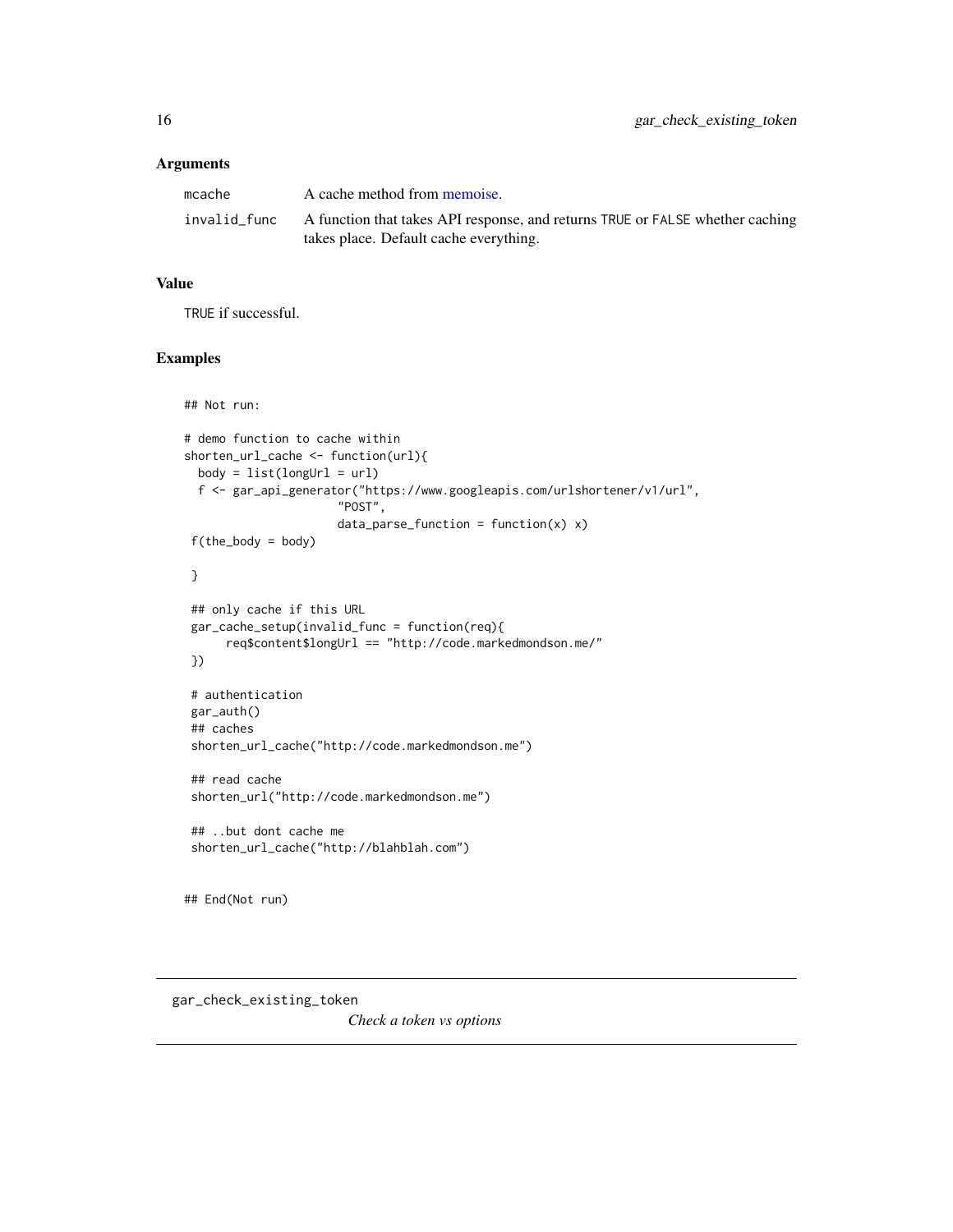<span id="page-16-0"></span>Useful for debugging authentication issues

#### Usage

```
gar_check_existing_token(token = Authentication$public_fields$token)
```
#### Arguments

token A token to check, default current live session token

## Details

Will compare the passed token's settings and compare to set options. If these differ, then reauthentication may be needed.

## Value

FALSE if the options and current token do not match, TRUE if they do.

<span id="page-16-1"></span>gar\_create\_api\_objects

*Create the API objects from the Discovery API*

## Description

Create the API objects from the Discovery API

## Usage

gar\_create\_api\_objects(filename, api\_json, format = TRUE)

#### Arguments

| filename | File to write the objects to          |
|----------|---------------------------------------|
| api_json | The json from gar_discovery_api       |
| format   | If TRUE will use tidy_eval on content |

#### Value

TRUE if successful, side-effect creating filename

#### See Also

Other Google Discovery API functions: [gar\\_create\\_api\\_skeleton](#page-17-1), [gar\\_create\\_package](#page-17-2), [gar\\_discovery\\_apis\\_list](#page-19-2), [gar\\_discovery\\_api](#page-18-1)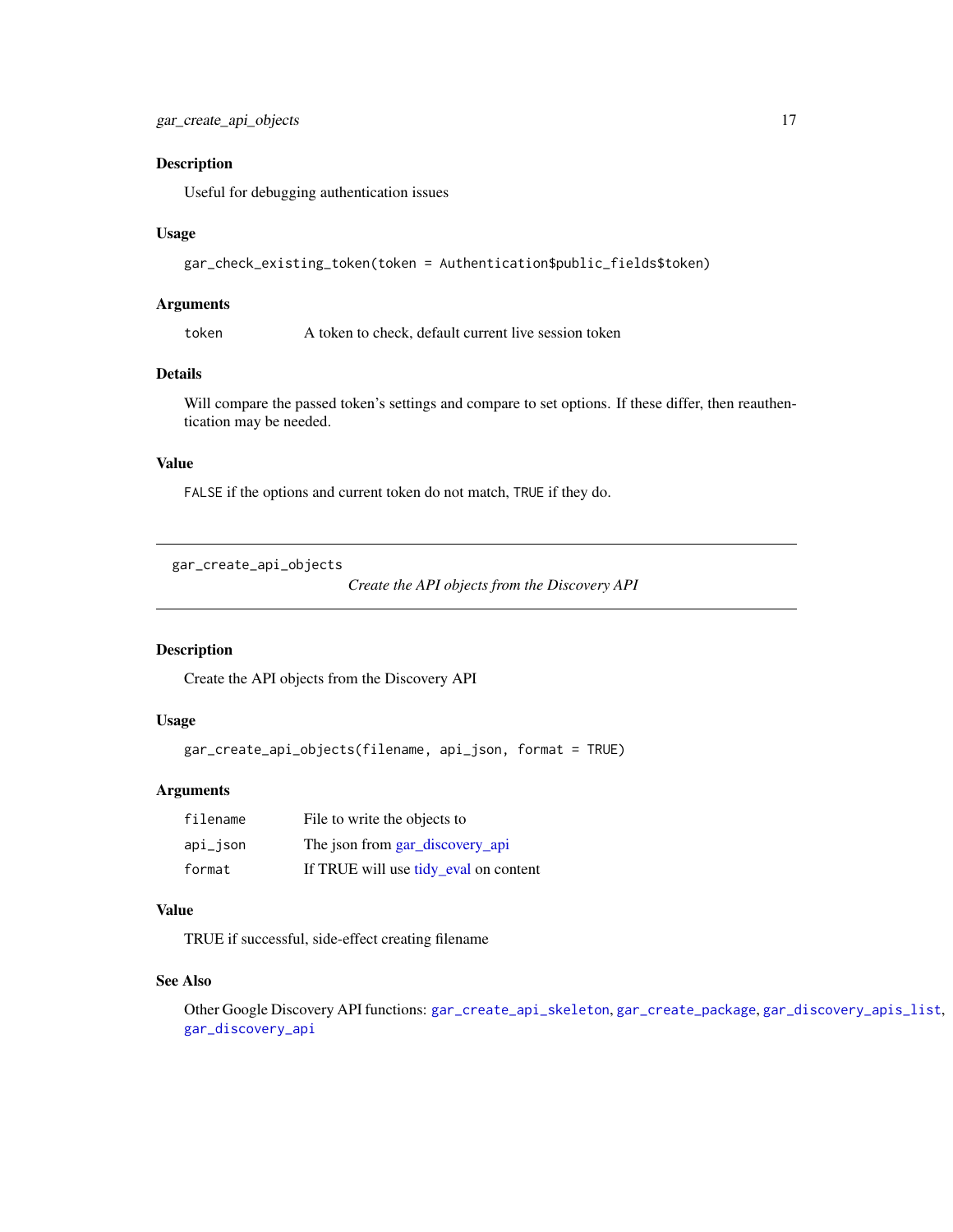```
gar_create_api_skeleton
```
*Create an API library skeleton*

## Description

This will create a file with the skeleton of the API functions for the specified library

## Usage

```
gar_create_api_skeleton(filename, api_json, format = TRUE)
```
## Arguments

| filename | R file to write skeleton to           |
|----------|---------------------------------------|
| api_json | The json from gar_discovery_api       |
| format   | If TRUE will use tidy eval on content |

## Value

TRUE if successful, side effect will write a file

## See Also

Other Google Discovery API functions: [gar\\_create\\_api\\_objects](#page-16-1), [gar\\_create\\_package](#page-17-2), [gar\\_discovery\\_apis\\_list](#page-19-2), [gar\\_discovery\\_api](#page-18-1)

<span id="page-17-2"></span>gar\_create\_package *Create a Google API package*

## Description

Create a Google API package

## Usage

```
gar_create_package(api_json, directory, rstudio = TRUE, check = TRUE,
 github = TRUE, format = TRUE, overwrite = TRUE)
```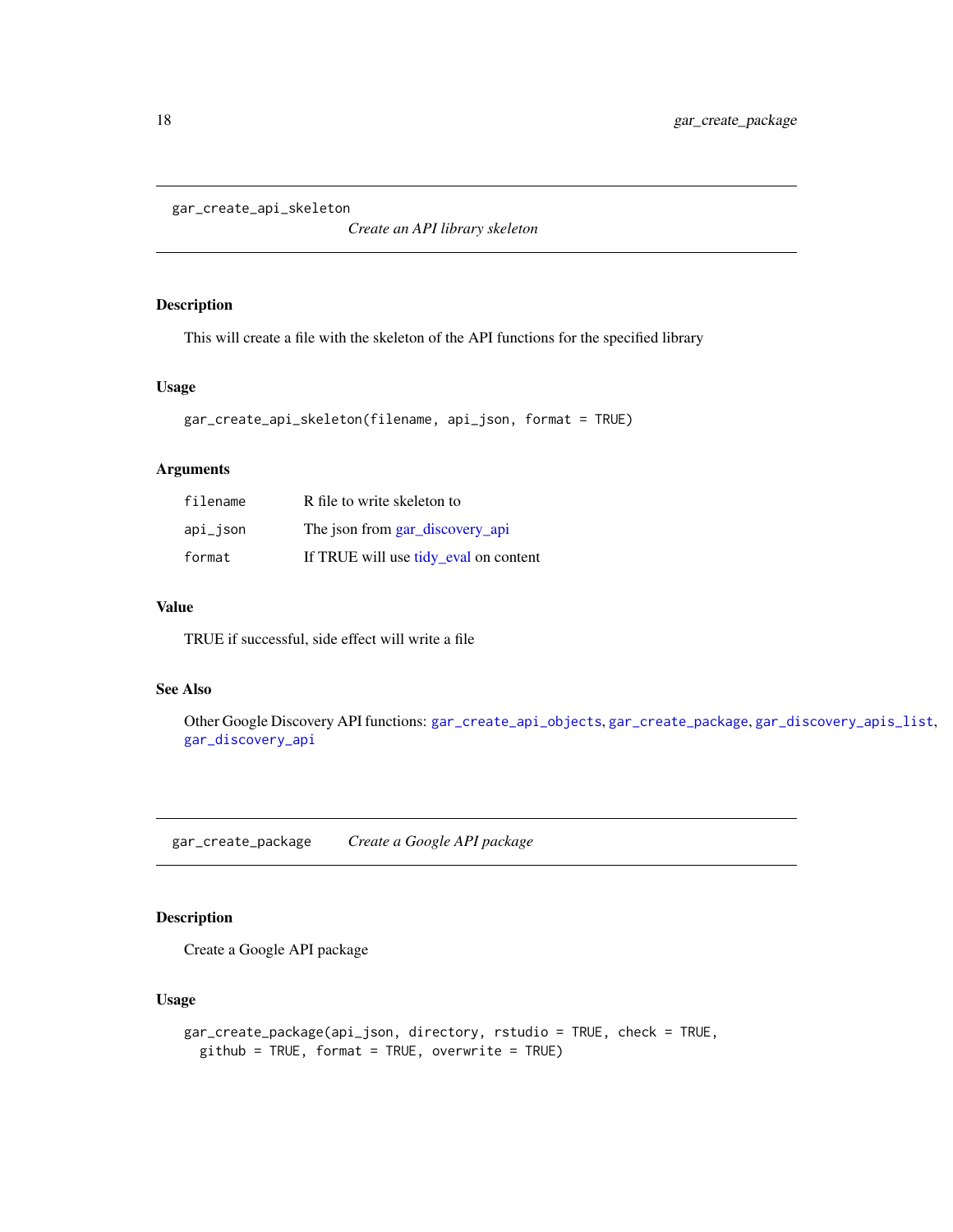## <span id="page-18-0"></span>Arguments

| api_json  | json from gar_discovery_api                             |
|-----------|---------------------------------------------------------|
| directory | Where to build the package.                             |
| rstudio   | Passed to create, creates RStudio project file          |
| check     | Perform a check on the package once done                |
| github    | If TRUE will upload package to your github              |
| format    | If TRUE will use tidy_eval on content                   |
| overwrite | Whether to overwrite an existing directory if it exists |

## Details

For github upload to work you need to have your github PAT setup. See [use\\_github.](#page-0-0)

Uses devtools' [create](#page-0-0) to create a package structure then [gar\\_create\\_api\\_skeleton](#page-17-1) and [gar\\_create\\_api\\_objects](#page-16-1) to create starting files for a Google API package.

## Value

If check is TRUE, the results of the CRAN check, else FALSE

## See Also

<https://developers.google.com/discovery/v1/reference/apis/list>

A Github repository with [https://github.com/MarkEdmondson1234/autoGoogleAPI](#page-0-0) generated by this function.

Other Google Discovery API functions: [gar\\_create\\_api\\_objects](#page-16-1), [gar\\_create\\_api\\_skeleton](#page-17-1), [gar\\_discovery\\_apis\\_list](#page-19-2), [gar\\_discovery\\_api](#page-18-1)

<span id="page-18-1"></span>gar\_discovery\_api *Get meta data details for specified Google API*

#### Description

Does not require authentication

## Usage

gar\_discovery\_api(api, version)

#### Arguments

| api     | The API to fetch         |
|---------|--------------------------|
| version | The API version to fetch |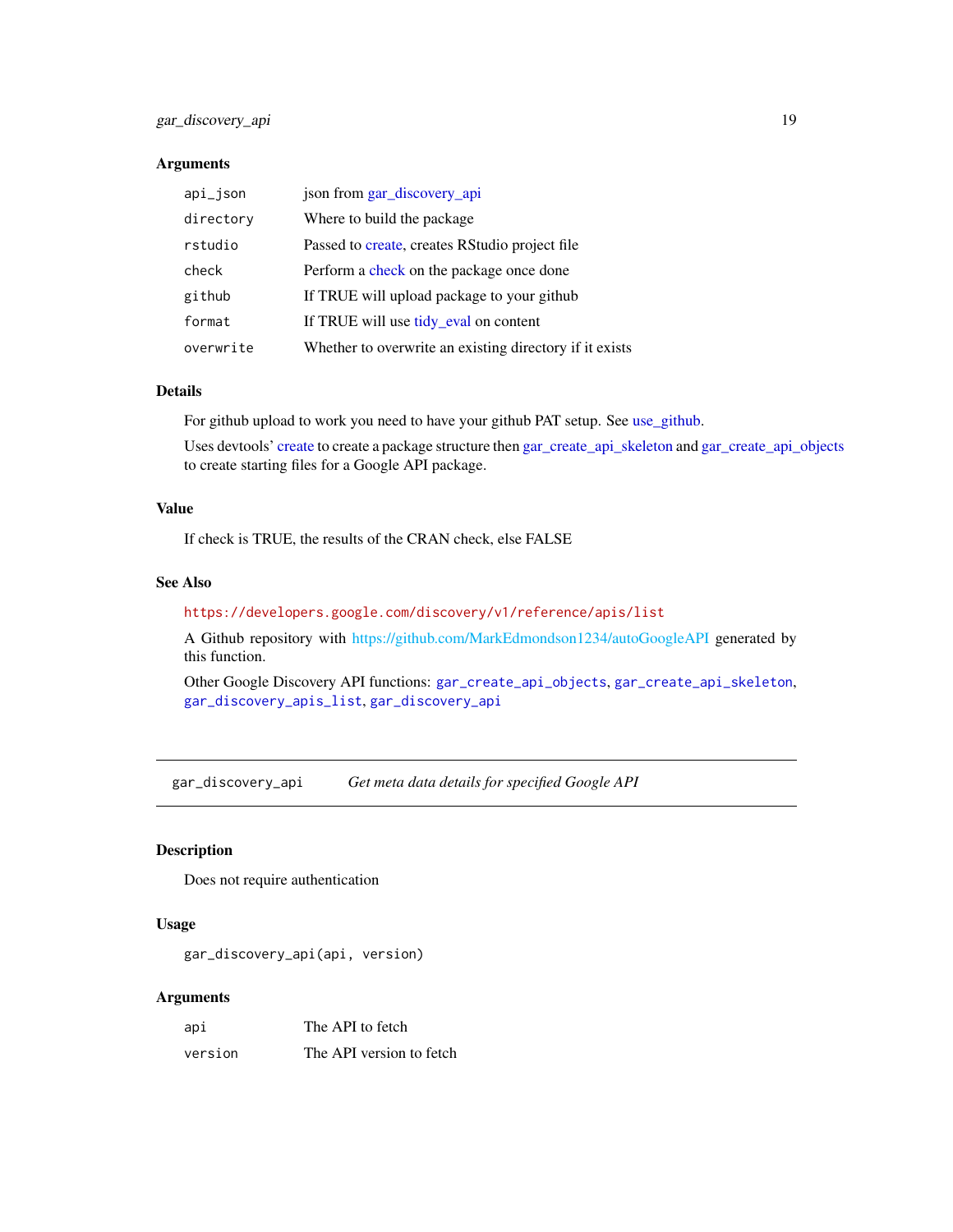## <span id="page-19-0"></span>Value

Details of the API

## See Also

<https://developers.google.com/discovery/v1/reference/apis/getRest>

Other Google Discovery API functions: [gar\\_create\\_api\\_objects](#page-16-1), [gar\\_create\\_api\\_skeleton](#page-17-1), [gar\\_create\\_package](#page-17-2), [gar\\_discovery\\_apis\\_list](#page-19-2)

<span id="page-19-2"></span>gar\_discovery\_apis\_list

*Get a list of Google API libraries*

## Description

Does not require authentication

## Usage

gar\_discovery\_apis\_list()

#### Value

List of Google APIs and their resources

#### See Also

```
https://developers.google.com/discovery/v1/reference/apis/list
Other Google Discovery API functions: gar_create_api_objects, gar_create_api_skeleton,
gar_create_package, gar_discovery_api
```
<span id="page-19-1"></span>gar\_gce\_auth *Authenticate on Google Compute Engine*

## **Description**

This takes the metadata auth token in a Google Compute Engine instance as authentication source

## Usage

```
gar_gce_auth(service_account = "default",
  client.id = getOption("googleAuthR.webapp.client_id"),
  client.secret = getOption("googleAuthR.webapp.client_secret"))
```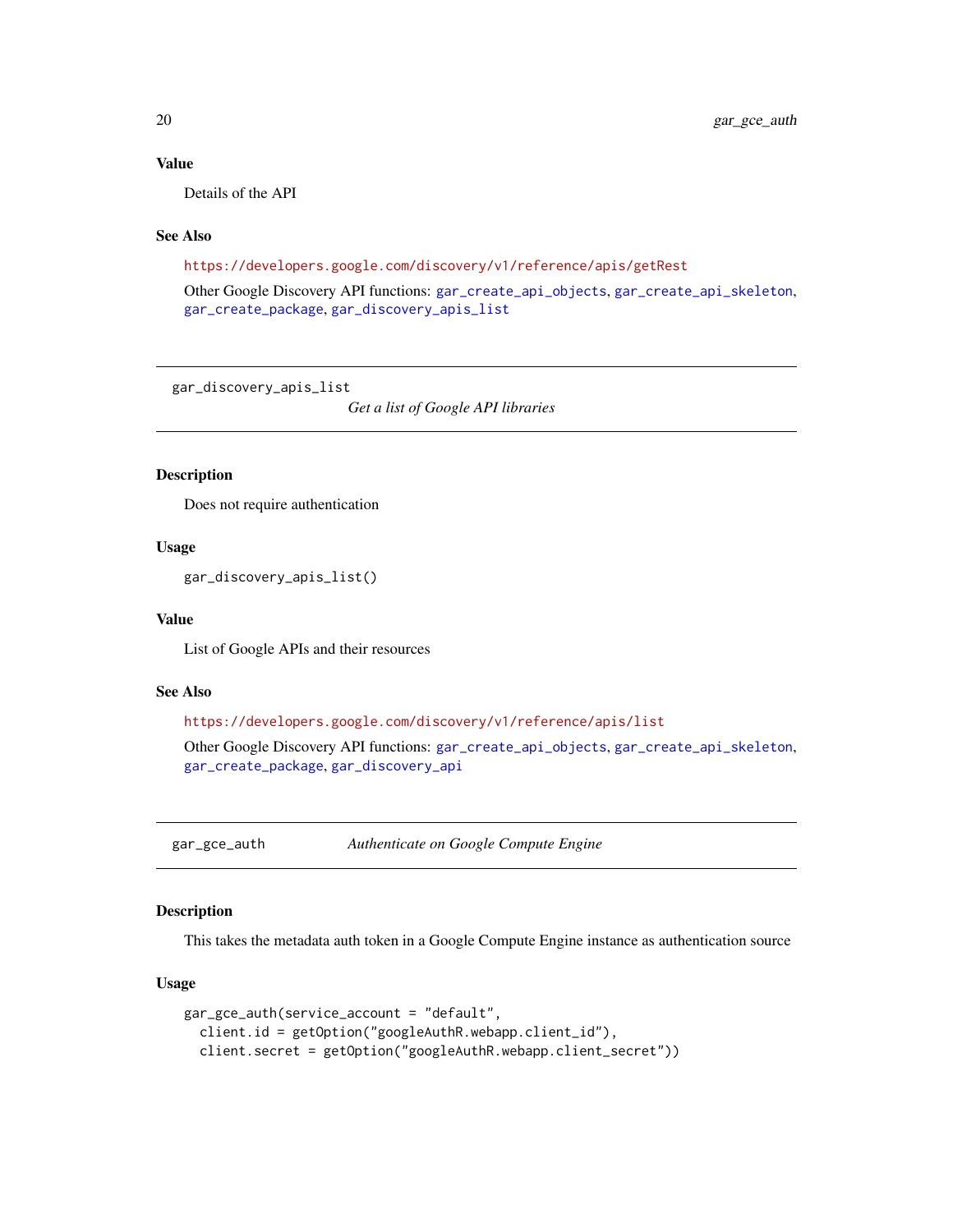#### <span id="page-20-0"></span>**Arguments**

| service_account |                                                      |
|-----------------|------------------------------------------------------|
|                 | Specify a different service account from the default |
| client.id       | The Google Project API console's client Id           |
| client.secret   | The Google Project API console's client secret       |

#### Details

service\_account is default or the service account email e.g. "service-account-key-json@projectname.iam.gservic

Google Compute Engine instances come with their own authentication tokens.

It has no refresh token so you need to call for a fresh token after approx. one hour. The metadata token will refresh itself when it has about 60 seconds left.

You can only use for scopes specified when creating the instance.

If you want to use them make sure their service account email is added to accounts you want to get data from.

If this function is called on a non-Google Compute Engine instance it will return NULL

## Value

A token

## See Also

[gar\\_gce\\_auth\\_email](#page-20-1)

Other authentication functions: [gar\\_attach\\_auto\\_auth](#page-5-1), [gar\\_auth\\_service](#page-9-1), [gar\\_auth](#page-6-1), [gar\\_auto\\_auth](#page-10-1), [get\\_google\\_token](#page-0-0), [token\\_exists](#page-0-0)

<span id="page-20-1"></span>gar\_gce\_auth\_email *Get the service email via GCE metadata*

#### Description

Get the service email via GCE metadata

#### Usage

gar\_gce\_auth\_email(service\_account = "default")

#### Arguments

service\_account

Specify a different service account from the default Useful if you don't know the default email and need it for other uses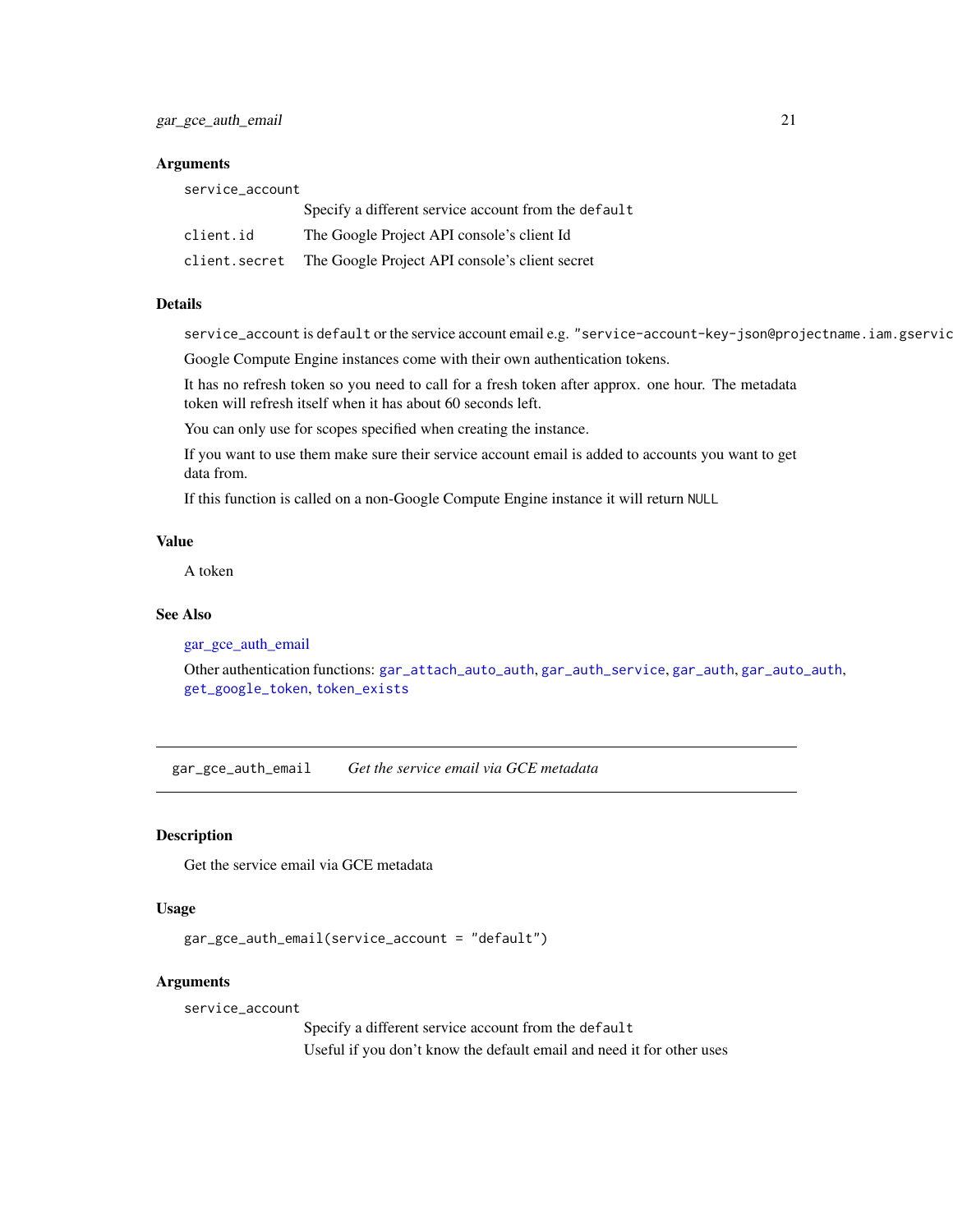## Value

the email address character string

#### See Also

[gar\\_gce\\_auth](#page-19-1)

gar\_set\_client *Setup the clientId, clientSecret and scopes*

#### Description

Help setup the client ID and secret with the OAuth 2.0 clientID. Do not confuse with Service account keys.

#### Usage

```
gar_set_client(json = Sys.getenv("GAR_CLIENT_JSON"),
 web_json = Sys.getenv("GAR_CLIENT_WEB_JSON"), scopes = NULL)
```
## Arguments

| ison     | The file location of an OAuth 2.0 client ID ison file         |
|----------|---------------------------------------------------------------|
| web_json | The file location of client ID json file for web applications |
| scopes   | A character vector of scopes to set                           |

## Details

This function helps set the options(googleAuthR.client\_id), options(googleAuthR.client\_secret) and options(googleAuthR.scopes.selected) for you.

You can also set the web application client IDs that are used in Shiny authentication, that are set via the options options(googleAuthR.webapp.client\_id), options(googleAuthR.webapp.client\_secret)

Note that if you authenticate with a cache token with different values it will overwrite them.

For successful authentication, the API scopes can be browsed via the googleAuthR RStudio addin or the Google API documentation.

Do not confuse this JSON file with the service account keys, that are used to authenticate a service email. This JSON only sets up which app you are going to authenticate with - use [gar\\_auth\\_service](#page-9-1) with the Service account keys JSON to perform the actual authentication.

By default the JSON file will be looked for in the location specified by the "GAR\_CLIENT\_JSON" environment argument, or via "GAR\_CLIENT\_WEB\_JSON" for webapps.

## Value

The project-id the app has been set for

<span id="page-21-0"></span>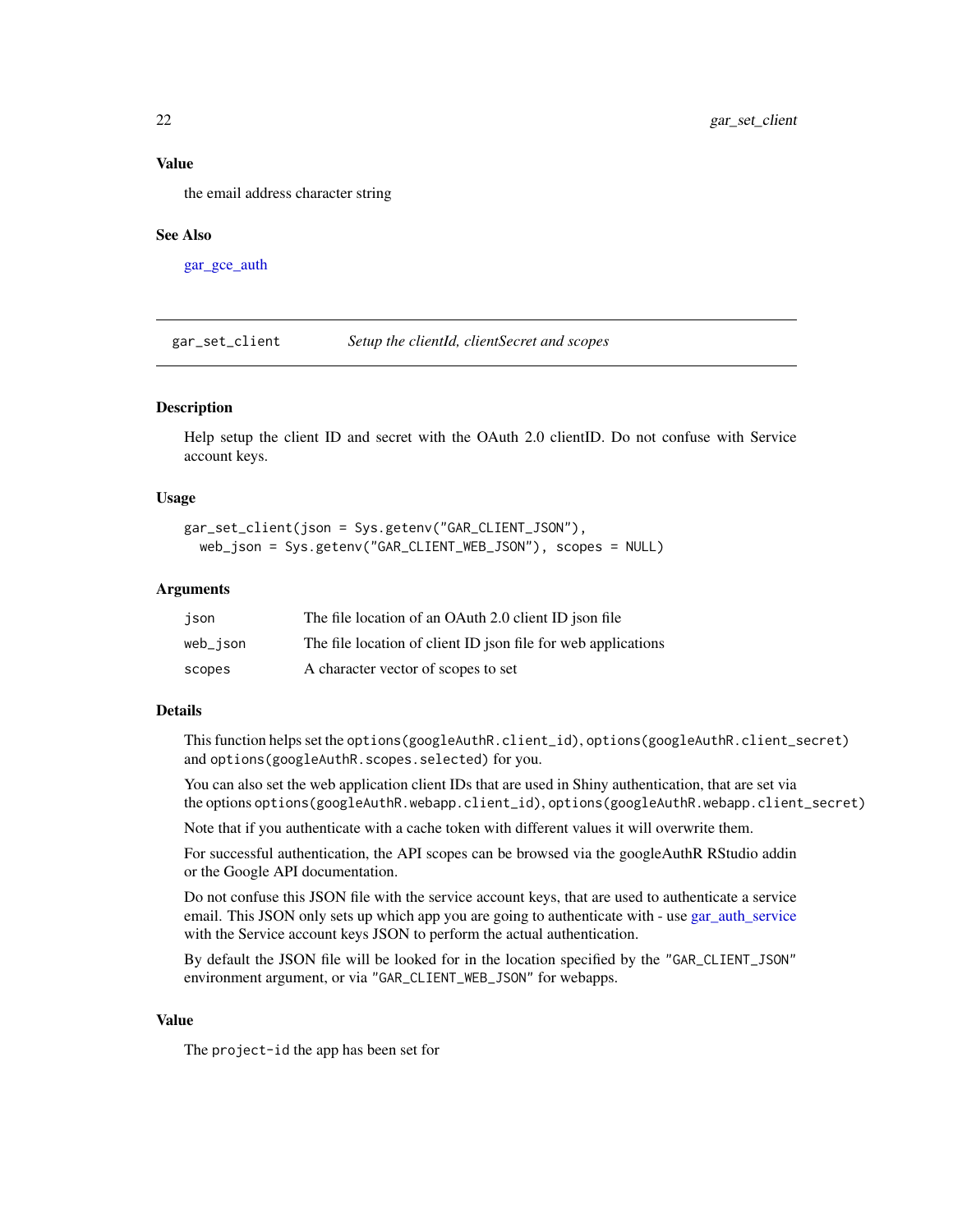<span id="page-22-0"></span>gar\_shiny\_auth 23

#### Author(s)

Idea via @jennybc and @jimhester from gargle and gmailr libraries.

## See Also

<https://console.cloud.google.com/apis/credentials>

## Examples

## Not run:

gar\_set\_client("google-client.json", scopes = "http://www.googleapis.com/auth/webmasters") gar\_auth\_service("google-service-auth.json")

## End(Not run)

<span id="page-22-1"></span>gar\_shiny\_auth *Create Authentication within Shiny's server.R*

#### Description

This can be used at the top of the server function for authentication when you have used [gar\\_shiny\\_ui](#page-25-1) to create a login page for your ui function.

#### Usage

gar\_shiny\_auth(session)

#### Arguments

session Shiny session argument

## Details

If using [gar\\_shiny\\_ui,](#page-25-1) put this at the top of your server.R function

#### Author(s)

Based on a gist by Joe Cheng, RStudio

## See Also

Other pre-load shiny authentication: [gar\\_shiny\\_auth\\_url](#page-23-1), [gar\\_shiny\\_login\\_ui](#page-24-1), [gar\\_shiny\\_ui](#page-25-1), [silent\\_auth](#page-31-1)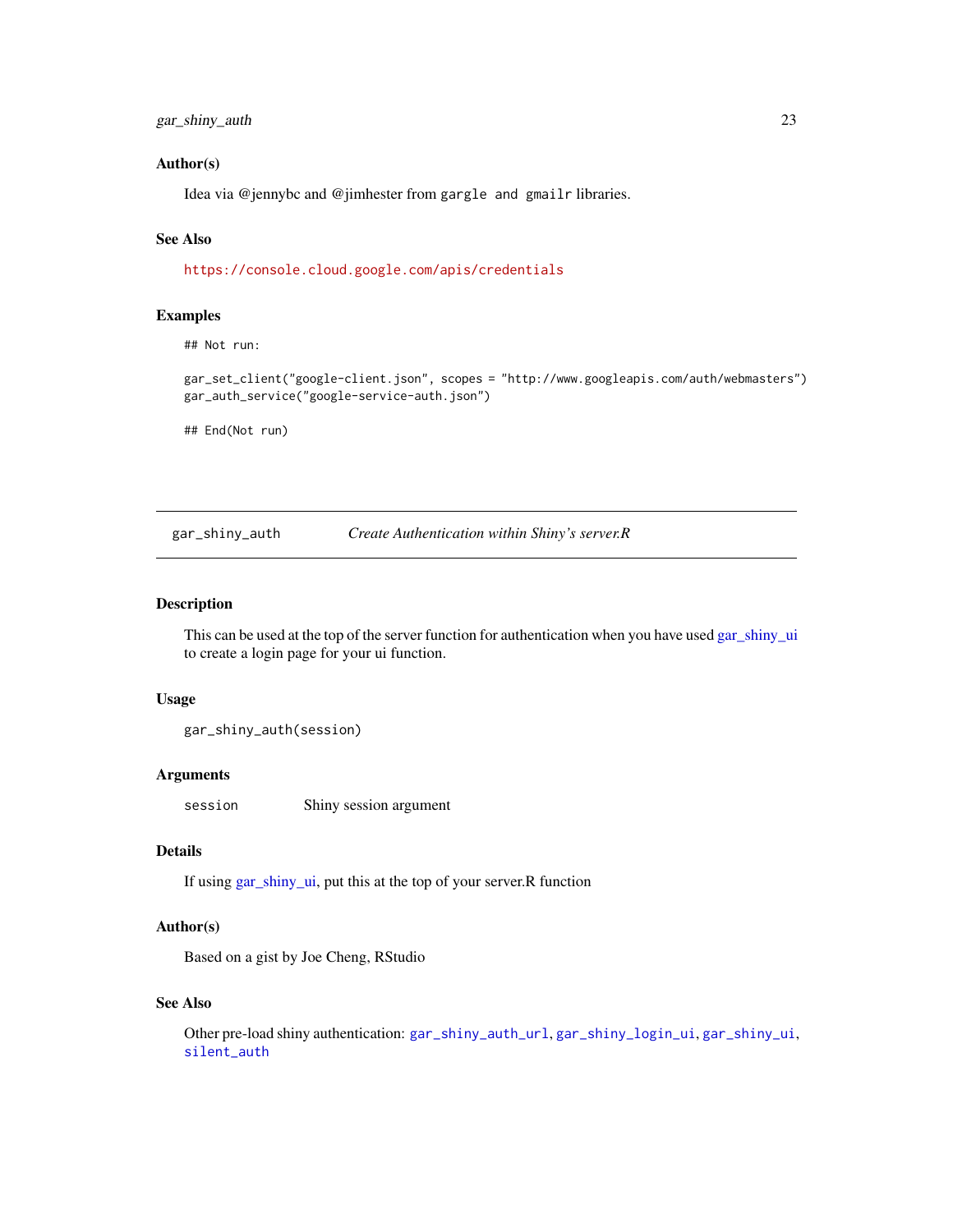## Examples

```
## Not run:
library(shiny)
library(googleAuthR)
gar_set_client()
fileSearch <- function(query) {
  googleAuthR::gar_api_generator("https://www.googleapis.com/drive/v3/files/",
                                "GET",
                                pars_args=list(q=query),
                                data\_parse\_function = function(x) x$files()}
## ui.R
ui <- fluidPage(title = "googleAuthR Shiny Demo",
                textInput("query",
                label = "Google Drive query",
                value = "mimeType != 'application/vnd.google-apps.folder'"),
                tableOutput("gdrive")
                )
## server.R
server <- function(input, output, session){
# this is not reactive, no need as you only reach here authenticated
gar_shiny_auth(session)
output$gdrive <- renderTable({
  req(input$query)
  # no need for with_shiny()
  fileSearch(input$query)
  })
  }
# gar_shiny_ui() needs to wrap the ui you have created above.
shinyApp(gar_shiny_ui(ui), server)
## End(Not run)
```
<span id="page-23-1"></span>gar\_shiny\_auth\_url *Make a Google Authorisation URL for Shiny*

## Description

Set this within your login\_ui where you need the Google login.

<span id="page-23-0"></span>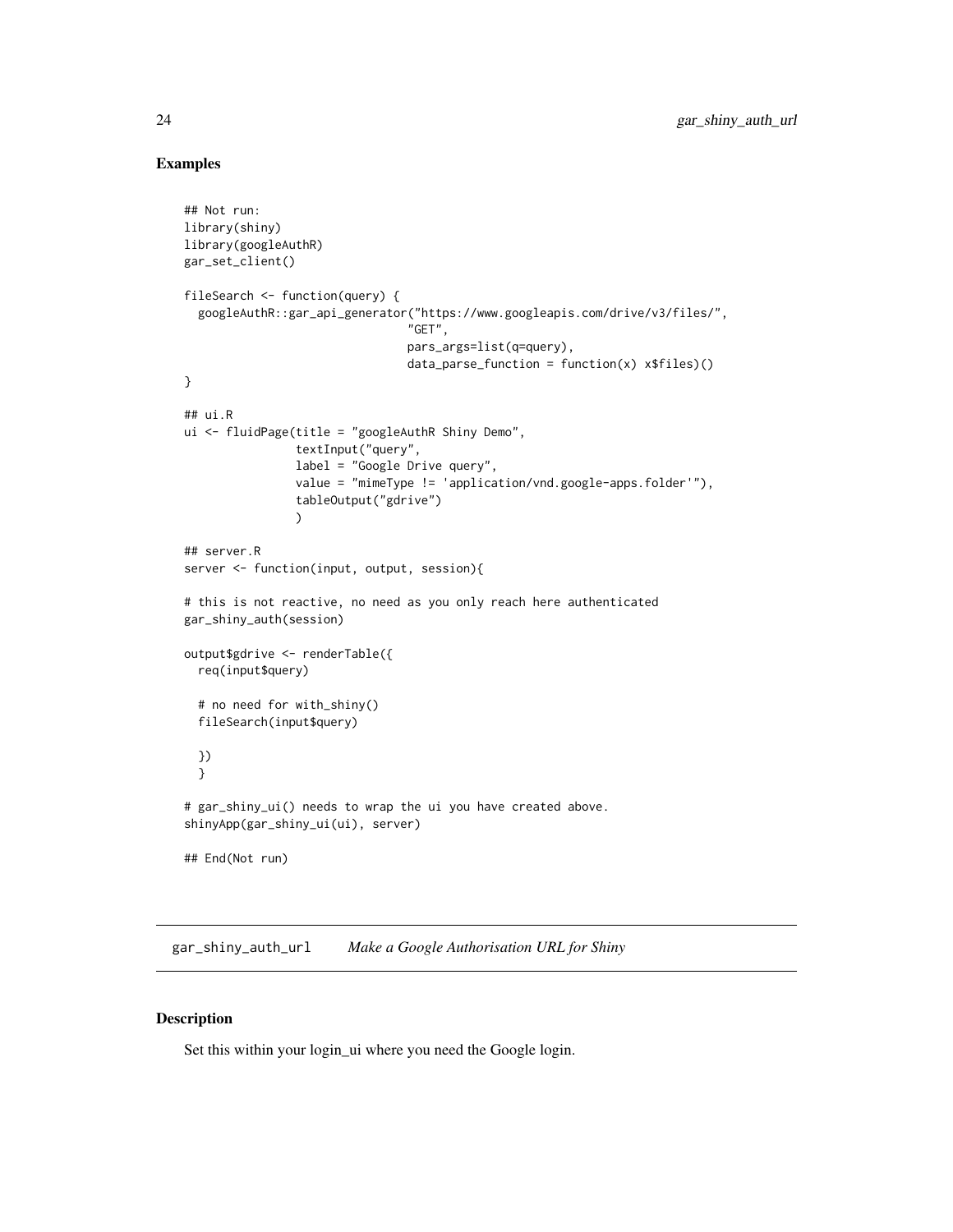<span id="page-24-0"></span>gar\_shiny\_login\_ui 25

#### Usage

```
gar_shiny_auth_url(req, state = getOption("googleAuthR.securitycode"),
 client.id = getOption("googleAuthR.webapp.client_id"),
  client.secret = getOption("googleAuthR.webapp.client_secret"),
  scope = getOption("googleAuthR.scopes.selected"),
  access_type = c("online", "offline"), approval_prompt = c("auto",
  "force"))
```
## Arguments

| reg             | a Rook request, do not set as this will be used by Shiny to generate URL |
|-----------------|--------------------------------------------------------------------------|
| state           | URL state                                                                |
| client.id       | client.id                                                                |
| client.secret   | client.secret                                                            |
| scope           | API scopes                                                               |
| access_type     | whether to keep the token                                                |
| approval_prompt |                                                                          |
|                 | Auto-login if user is recognised or always force signin                  |

## See Also

Other pre-load shiny authentication: [gar\\_shiny\\_auth](#page-22-1), [gar\\_shiny\\_login\\_ui](#page-24-1), [gar\\_shiny\\_ui](#page-25-1), [silent\\_auth](#page-31-1)

<span id="page-24-1"></span>gar\_shiny\_login\_ui *A login page for Shiny*

#### Description

An alternative to the immediate login provided by default by [gar\\_shiny\\_ui](#page-25-1)

#### Usage

```
gar_shiny_login_ui(req, title = "googleAuthR Login Demo")
```
#### Arguments

| reg   | Passed to gar_shiny_auth_url to generate login URL |
|-------|----------------------------------------------------|
| title | The title of the page                              |

## Details

Use [gar\\_shiny\\_auth\\_url](#page-23-1) to create the login URL. You must leave the first argument free as this is used to generate the login, but you can pass other arguments to customise your UI.

## See Also

Other pre-load shiny authentication: [gar\\_shiny\\_auth\\_url](#page-23-1), [gar\\_shiny\\_auth](#page-22-1), [gar\\_shiny\\_ui](#page-25-1), [silent\\_auth](#page-31-1)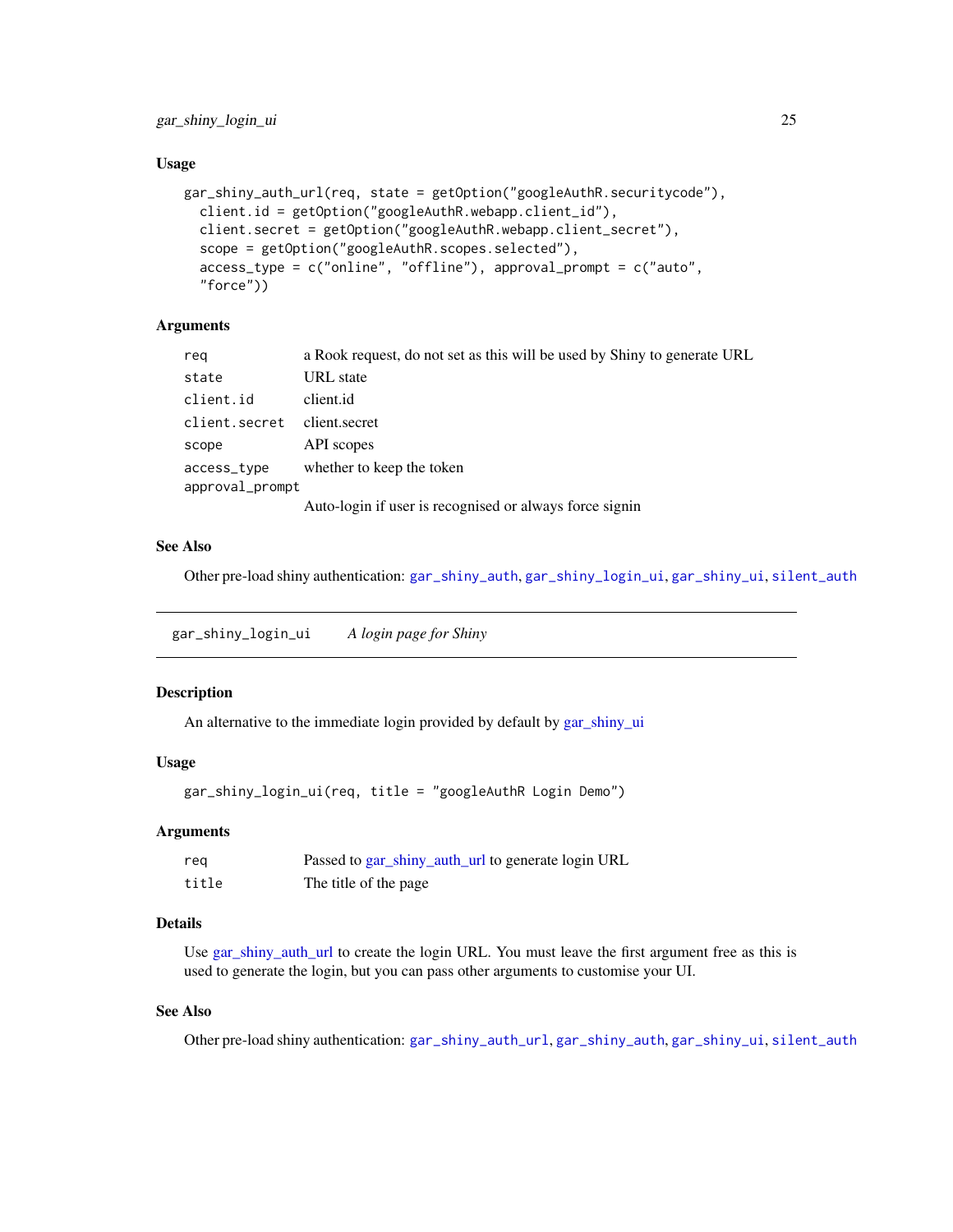<span id="page-25-1"></span><span id="page-25-0"></span>

A function that will turn your ui object into one that will look for Google authentication before loading the main app. Use together with [gar\\_shiny\\_auth](#page-22-1)

#### Usage

```
gar_shiny_ui(ui, login_ui = silent_auth)
```
## Arguments

| ui       | A Shiny ui object                                                              |
|----------|--------------------------------------------------------------------------------|
| login_ui | A UI or HTML template that is seen before the main app and contains a login in |
|          | link generated by gar_shiny_auth_url                                           |

## Details

Put this at the bottom of your ui.R or pass into [shinyApp](#page-0-0) wrapping your created ui.

#### Author(s)

Based on a gist by Joe Cheng, RStudio

#### See Also

Other pre-load shiny authentication: [gar\\_shiny\\_auth\\_url](#page-23-1), [gar\\_shiny\\_auth](#page-22-1), [gar\\_shiny\\_login\\_ui](#page-24-1), [silent\\_auth](#page-31-1)

## Examples

```
## Not run:
library(shiny)
library(googleAuthR)
gar_set_client()
fileSearch <- function(query) {
  googleAuthR::gar_api_generator("https://www.googleapis.com/drive/v3/files/",
                                "GET",
                                pars_args=list(q=query),
                                data\_parse\_function = function(x) x$files()}
## ui.R
ui <- fluidPage(title = "googleAuthR Shiny Demo",
                textInput("query",
```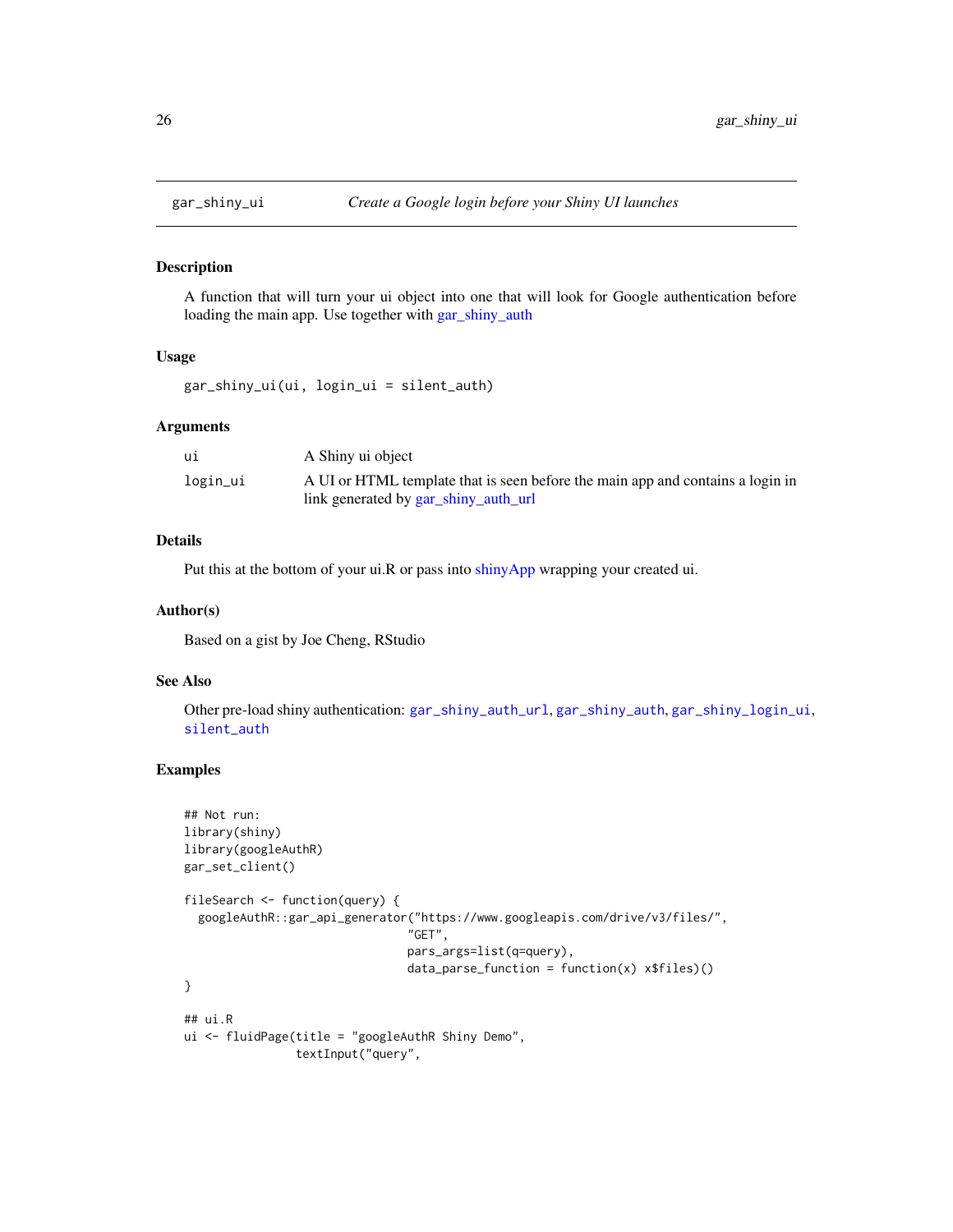```
label = "Google Drive query",
                value = "mimeType != 'application/vnd.google-apps.folder'"),
                tableOutput("gdrive")
                )
## server.R
server <- function(input, output, session){
# this is not reactive, no need as you only reach here authenticated
gar_shiny_auth(session)
output$gdrive <- renderTable({
 req(input$query)
 # no need for with_shiny()
 fileSearch(input$query)
 })
 }
# gar_shiny_ui() needs to wrap the ui you have created above.
shinyApp(gar_shiny_ui(ui), server)
## End(Not run)
```
gar\_token\_info *Get current token summary*

## Description

Get details on the current active auth token to help debug issues

## Usage

```
gar_token_info(detail_level = getOption("googleAuthR.verbose", default = 3))
```
## Arguments

detail\_level How much info to show

<span id="page-26-1"></span>googleAuth *Shiny Google Authorisation [Server Module]*

## Description

Server part of shiny module, use with [googleAuthUI](#page-29-1)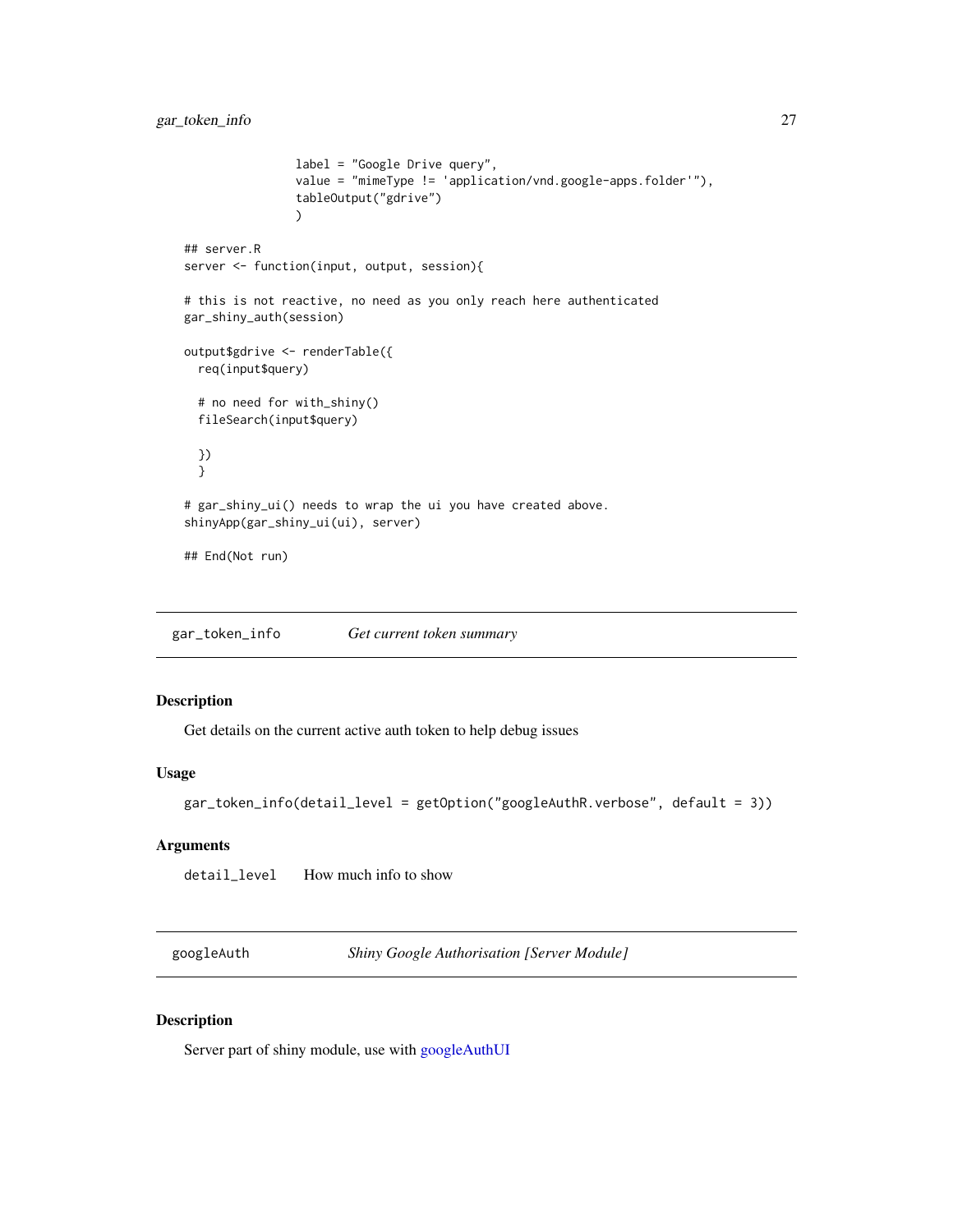#### <span id="page-27-0"></span>Usage

```
googleAuth(input, output, session, login_text = "Login via Google",
  logout_text = "Logout", login_class = "btn btn-primary",
  logout_class = "btn btn-default", access_type = c("online", "offline"),
  approval_prompt = c("auto", "force"), revoke = FALSE)
```
## Arguments

| input           | shiny input                                           |
|-----------------|-------------------------------------------------------|
| output          | shiny output                                          |
| session         | shiny session                                         |
| login_text      | What the login text will read on the button           |
| logout_text     | What the logout text will read on the button          |
| login_class     | The CSS class for the login link                      |
| logout_class    | The CSS class for the logout link                     |
| access_type     | Online or offline access for the authentication URL   |
| approval_prompt |                                                       |
|                 | Whether to show the consent screen on authentication  |
| revoke          | If TRUE a user on logout will need to re-authenticate |

## Details

```
Call via shiny::callModule(googleAuth, "your_ui_name", login_text = "Login")
```
#### Value

A reactive authentication token

## See Also

Other shiny module functions: [googleAuthUI](#page-29-1)

## Examples

```
## Not run:
options("googleAuthR.scopes.selected" =
  c("https://www.googleapis.com/auth/urlshortener"))
shorten_url <- function(url){
  body = list(longUr1 = ur1)
 f \lt-
  gar_api_generator("https://www.googleapis.com/urlshortener/v1/url",
                     "POST",
                     data_parse_function = function(x) x$id)
```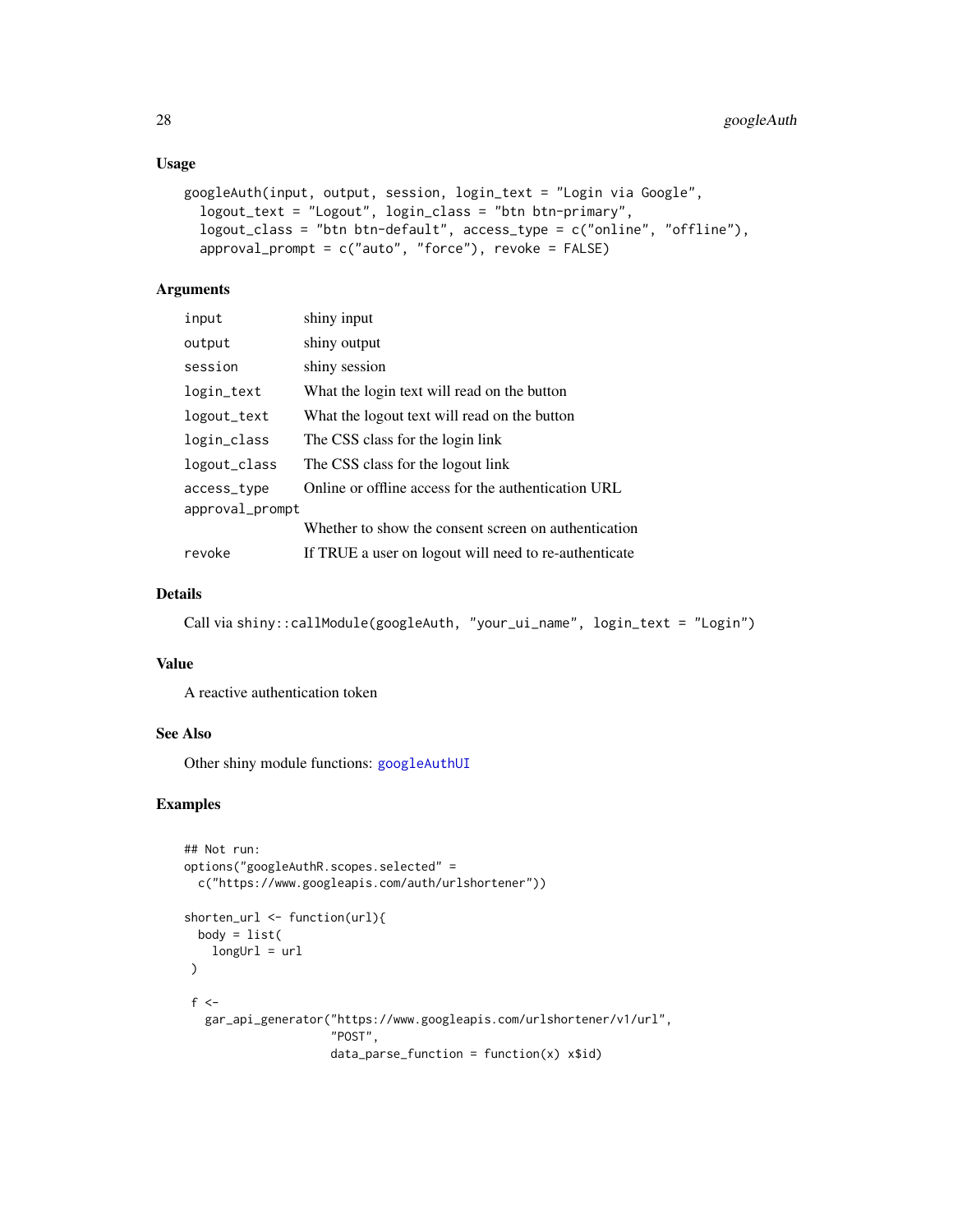```
f(the_body = body)
 }
server <- function(input, output, session){
  ## Create access token and render login button
  access_token <- callModule(googleAuth,
                              "loginButton",
                              login_text = "Login1")
  short_url_output <- eventReactive(input$submit, {
    ## wrap existing function with_shiny
    ## pass the reactive token in shiny_access_token
    ## pass other named arguments
    with_shiny(f = shorten_url,
               shiny_access_token = access_token(),
               url=input$url)
  })
  output$short_url <- renderText({
    short_url_output()
  })
}
## ui
ui <- fluidPage(
  googleAuthUI("loginButton"),
  textInput("url", "Enter URL"),
  actionButton("submit", "Shorten URL"),
  textOutput("short_url")
\overline{\phantom{a}}shinyApp(ui = ui, server = server)
## End(Not run)
```
googleAuthR *googleAuthR: Easy Authentication with Google OAuth2 APIs*

## Description

Get more details on the [googleAuthR website.](http://code.markedmondson.me/googleAuthR/)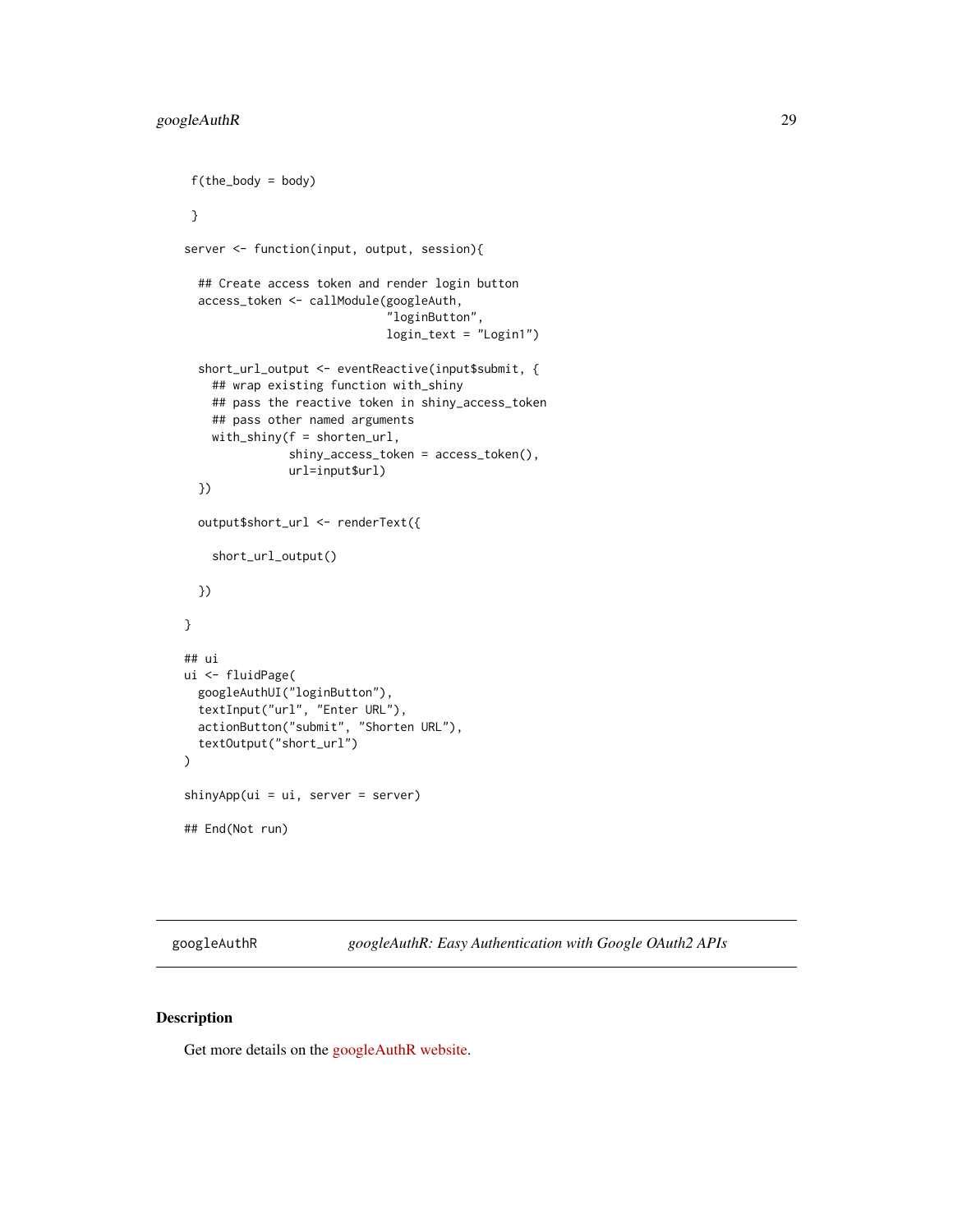#### <span id="page-29-0"></span>Default options

These are the default options that you can override via options()

- googleAuthR.batch\_endpoint = "https://www.googleapis.com/batch"
- googleAuthR.rawResponse = FALSE
- googleAuthR.httr\_oauth\_cache = ".httr-oauth"
- googleAuthR.verbose = 3
- googleAuthR.client\_id = NULL
- googleAuthR.client\_secret = NULL
- googleAuthR.webapp.client\_id = NULL
- googleAuthR.webapp.client\_secret = NULL
- googleAuthR.webapp.port = 1221
- googleAuthR.jsonlite.simplifyVector = TRUE
- googleAuthR.scopes.selected = NULL
- googleAuthR.ok\_content\_types=c("application/json; charset=UTF-8", ("text/html; charset=UTF-8"))
- googleAuthR.securitycode = paste0(sample(c(1:9, LETTERS, letters), 20, replace = T), collapse='')
- googleAuthR.tryAttempts = 5

<span id="page-29-1"></span>googleAuthUI *Shiny Google Authorisation [UI Module]*

## Description

UI part of shiny module, use with [googleAuth](#page-26-1)

## Usage

googleAuthUI(id)

#### Arguments

id shiny id

## Value

A shiny UI for logging in

#### See Also

Other shiny module functions: [googleAuth](#page-26-1)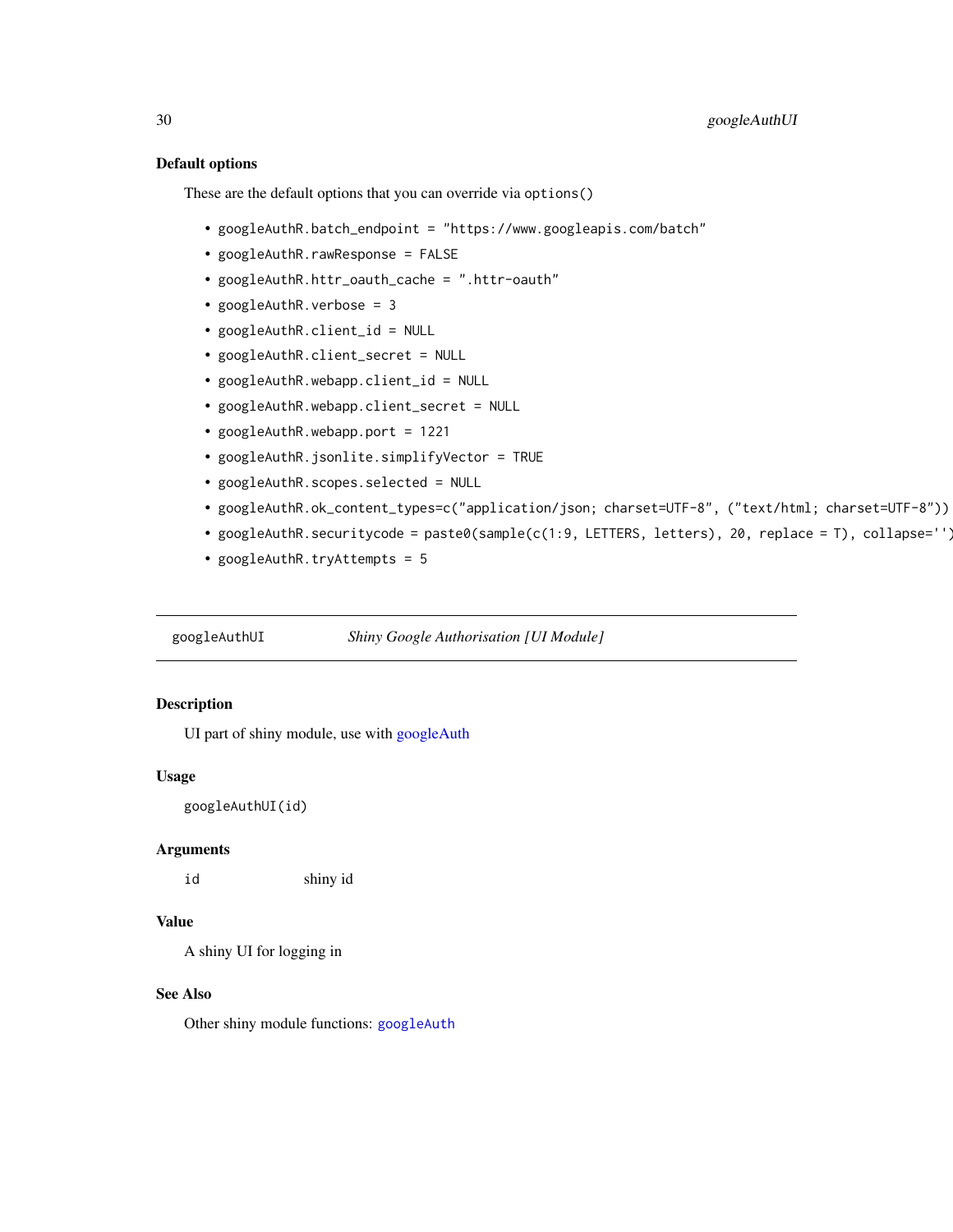<span id="page-30-2"></span><span id="page-30-0"></span>

Shiny Module for use with [googleSignInUI.](#page-30-1) Use when you don't need to call APIs, but would like a login to Shiny.

## Usage

googleSignIn(input, output, session)

## Arguments

| input   | shiny input   |
|---------|---------------|
| output  | shiny output  |
| session | shiny session |

## Details

Call via shiny::callModule(googleSignIn, "your\_id")

#### Value

A reactive list with values \$g\_id, \$g\_name, \$g\_email and \$g\_image

## Author(s)

Based on original code by David Kulp

<span id="page-30-1"></span>googleSignInUI *Google SignIn [UI Module]*

## Description

Shiny Module for use with [googleSignIn.](#page-30-2) If you just want a login to a Shiny app, without API tokens.

## Usage

googleSignInUI(id)

## Arguments

id Shiny id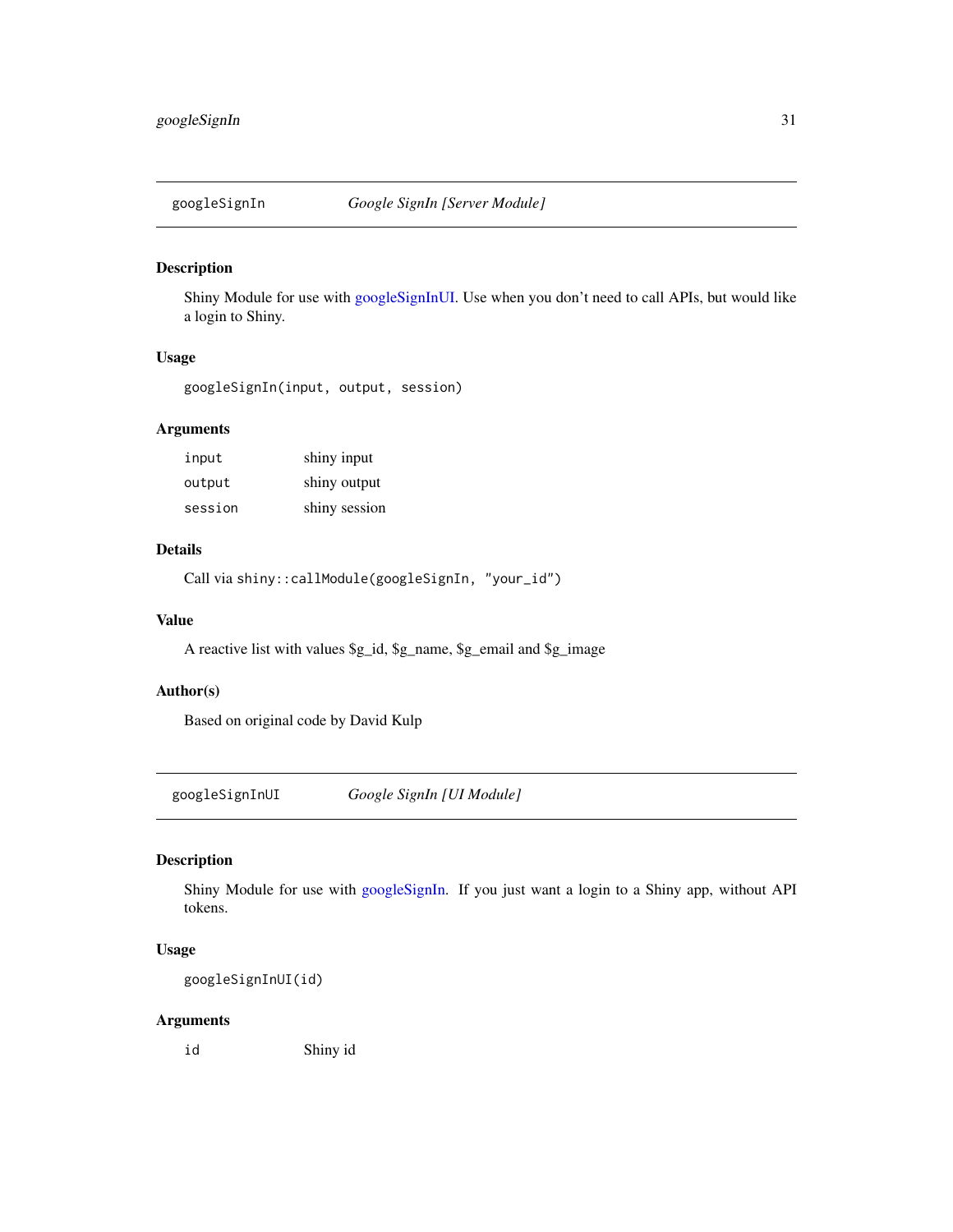#### Value

Shiny UI

## Author(s)

Based on original code by David Kulp

## See Also

<https://github.com/dkulp2/Google-Sign-In>

<span id="page-31-1"></span>silent\_auth *Silent auth*

## Description

The default for logging in via [gar\\_shiny\\_ui,](#page-25-1) this creates no login page and just takes you straight to authentication on Shiny app load.

#### Usage

silent\_auth(req)

#### Arguments

req What Shiny uses to check the URL parameters

#### See Also

Other pre-load shiny authentication: [gar\\_shiny\\_auth\\_url](#page-23-1), [gar\\_shiny\\_auth](#page-22-1), [gar\\_shiny\\_login\\_ui](#page-24-1), [gar\\_shiny\\_ui](#page-25-1)

skip\_if\_no\_env\_auth *Skip test if not authenticated*

## Description

Use within tests to skip if a local authentication file isn't available through an environment variable.

#### Usage

```
skip_if_no_env_auth(env_arg)
```
#### Arguments

env\_arg The name of the environment argument pointing to the auth file

<span id="page-31-0"></span>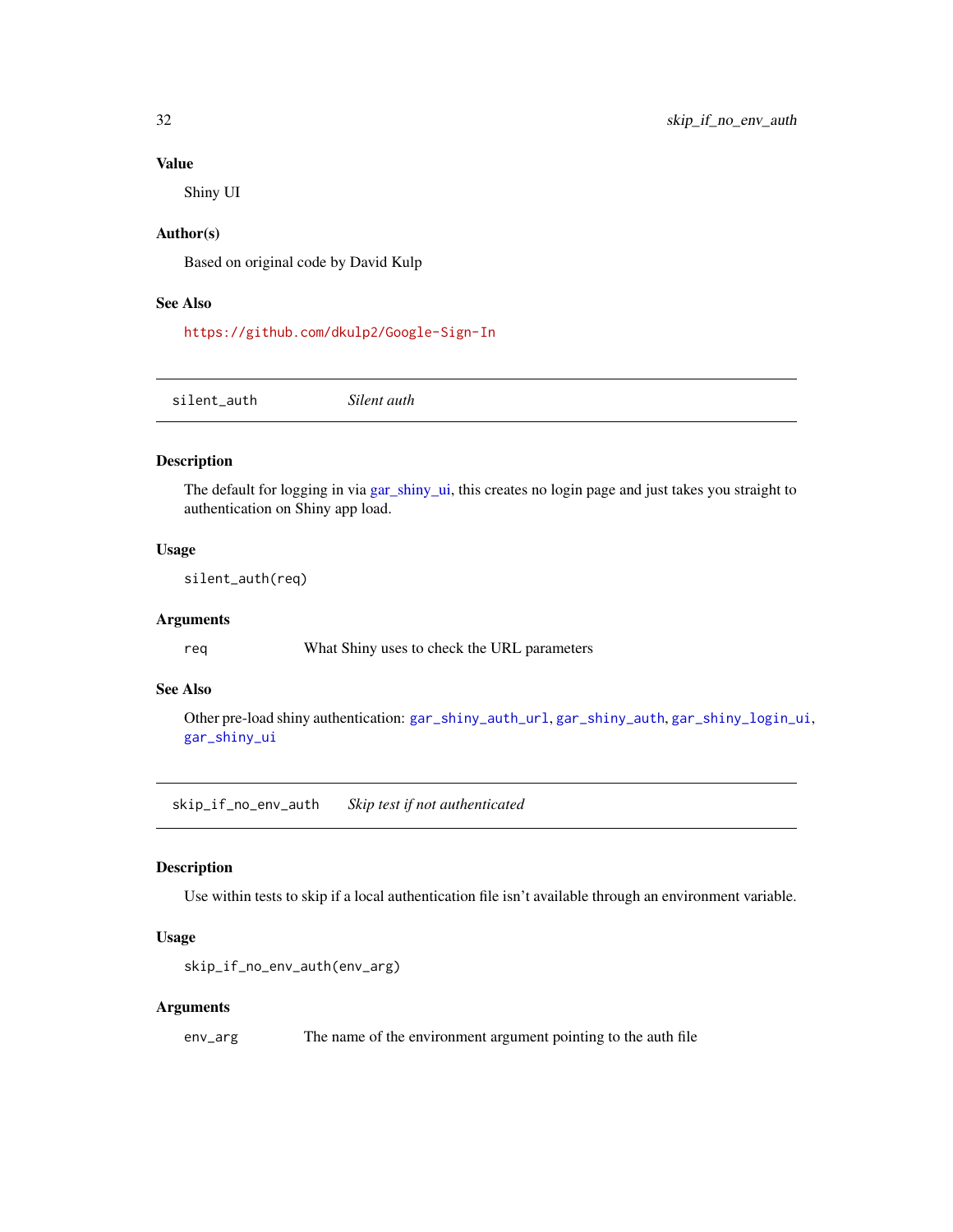<span id="page-32-0"></span>

Turn a googleAuthR data fetch function into a Shiny compatible one

## Usage

```
with_shiny(f, shiny_access_token = NULL, ...)
```
## Arguments

|                    | A function generated by googleAuth_fetch_generator. |  |
|--------------------|-----------------------------------------------------|--|
| shiny_access_token |                                                     |  |
|                    | A reactive object that resolves to a token.         |  |
| $\cdot$            | Other arguments passed to f.                        |  |

#### Value

the function f with an extra parameter, shiny\_access\_token=NULL.

## Examples

```
## Not run:
## in global.R
## create the API call function, example with goo.gl URL shortner
library(googleAuthR)
options("googleAuthR.scopes.selected" = c("https://www.googleapis.com/auth/urlshortener"))
shorten_url <- function(url){
 body = list(longUr1 = ur1)
f <- gar_api_generator("https://www.googleapis.com/urlshortener/v1/url",
                        "POST",
                        data\_parse\_function = function(x) x$id)
f(the_body = body)
}
## in server.R
library(shiny)
library(googleAuthR)
```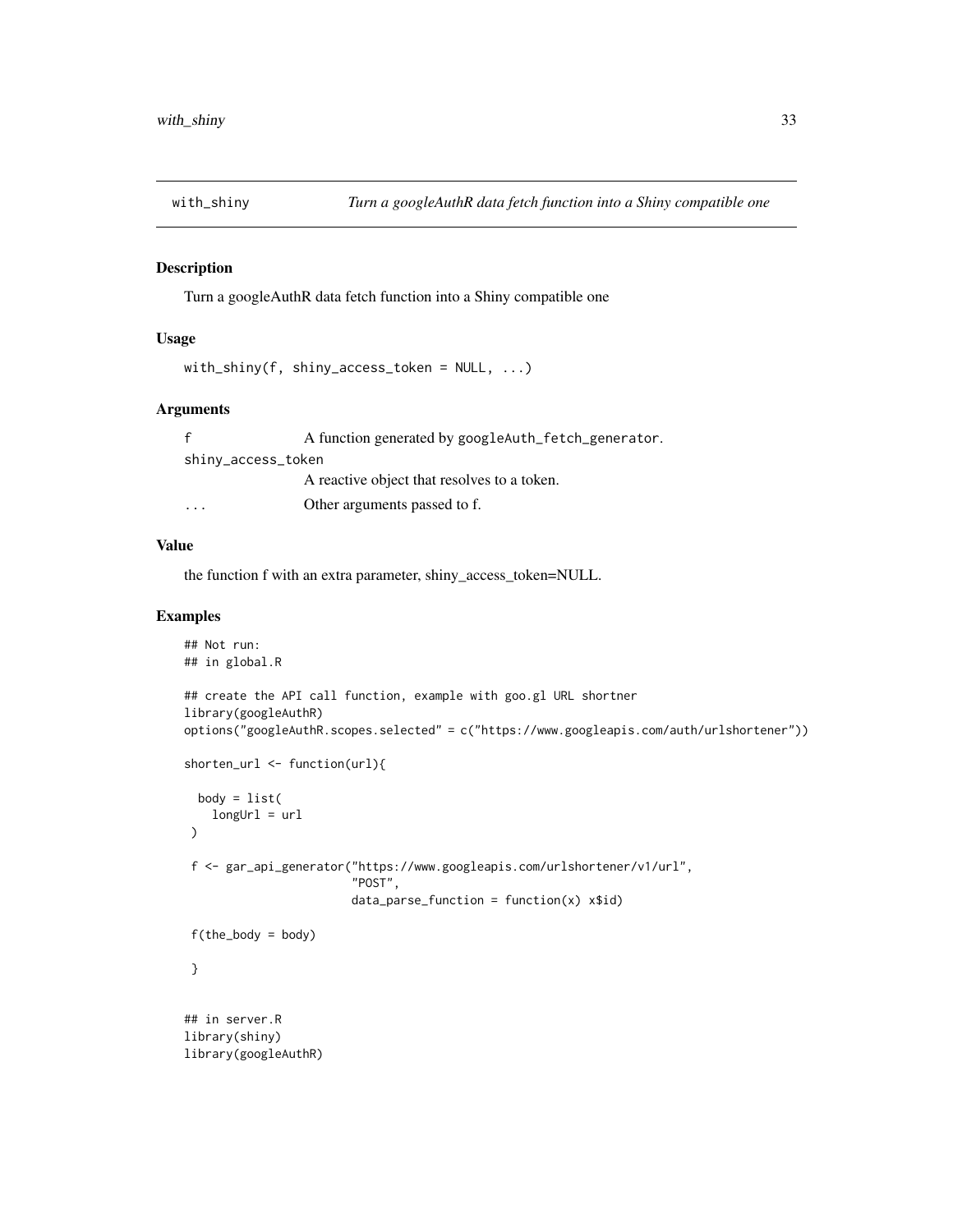```
source('global.R')
shinyServer(function(input, output, session)){
  ## Get auth code from return URL
  access_token <- reactiveAccessToken(session)
  ## Make a loginButton to display using loginOutput
  output$loginButton <- renderLogin(session, access_token())
  short_url_output <- eventReactive(input$submit, {
  ## wrap existing function with_shiny
  ## pass the reactive token in shiny_access_token
  ## pass other named arguments
    short_url <- with_shiny(f = shorten_url,
                           shiny_access_token = access_token(),
                           url=input$url)
  })
   output$short_url <- renderText({
     short_url_output()
  })
 }
## in ui.R
library(shiny)
library(googleAuthR)
shinyUI(
  fluidPage(
    loginOutput("loginButton"),
    textInput("url", "Enter URL"),
    actionButton("submit", "Shorten URL"),
    textOutput("short_url")
   ))
## End(Not run)
```